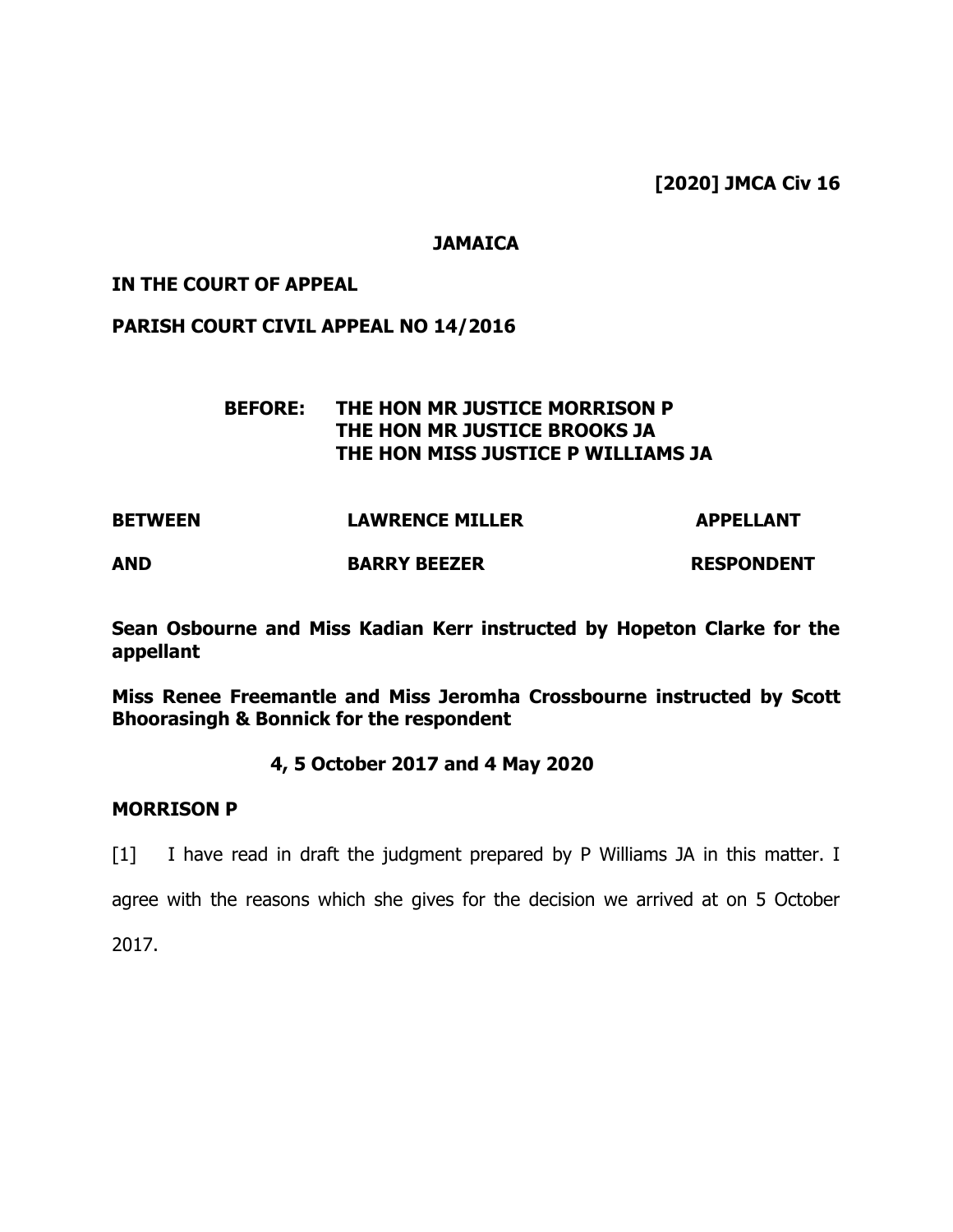#### **BROOKS JA**

[2] I have read the draft judgment of P Williams JA and accept that it accurately reflects my own reasons for agreeing to the decision of the court that was handed down on 5 October 2017.

### **P WILLIAMS JA**

[3] This is an appeal against the decision of Her Honour Miss Anne-Marie Nembhard, Senior Parish Court Judge (Ag) for the parish of Clarendon (as she then was), given on 8 September 2016. By plaint filed 14 August 2015, Mr Lawrence Miller, the appellant, brought an action against Mr Barry Beezer, the respondent, to recover damages for breach of contract in the sum of \$420,177.00. In March 2014, he had been contracted by Mr Beezer and his wife, Mrs Paula Beezer, to build their house on land situated at St Toolies, Newlands District, Tollgate, in the parish of Clarendon. The sums, he claimed, were the outstanding balance due to him on the termination of the contract.

[4] In May 2016, Mr Beezer counterclaimed, also for damages for breach of contract, in the sum of \$1,227,459.76. However he abandoned the amount in excess of \$1,000,000.00 to bring his claim within the jurisdiction of the Parish Court. He claimed the sums were due to him as a result of expenditure he incurred to address work not properly done by Mr Miller under the contract.

[5] After hearing the evidence and considering the submissions, the learned Senior Parish Court Judge (Ag), made the following orders: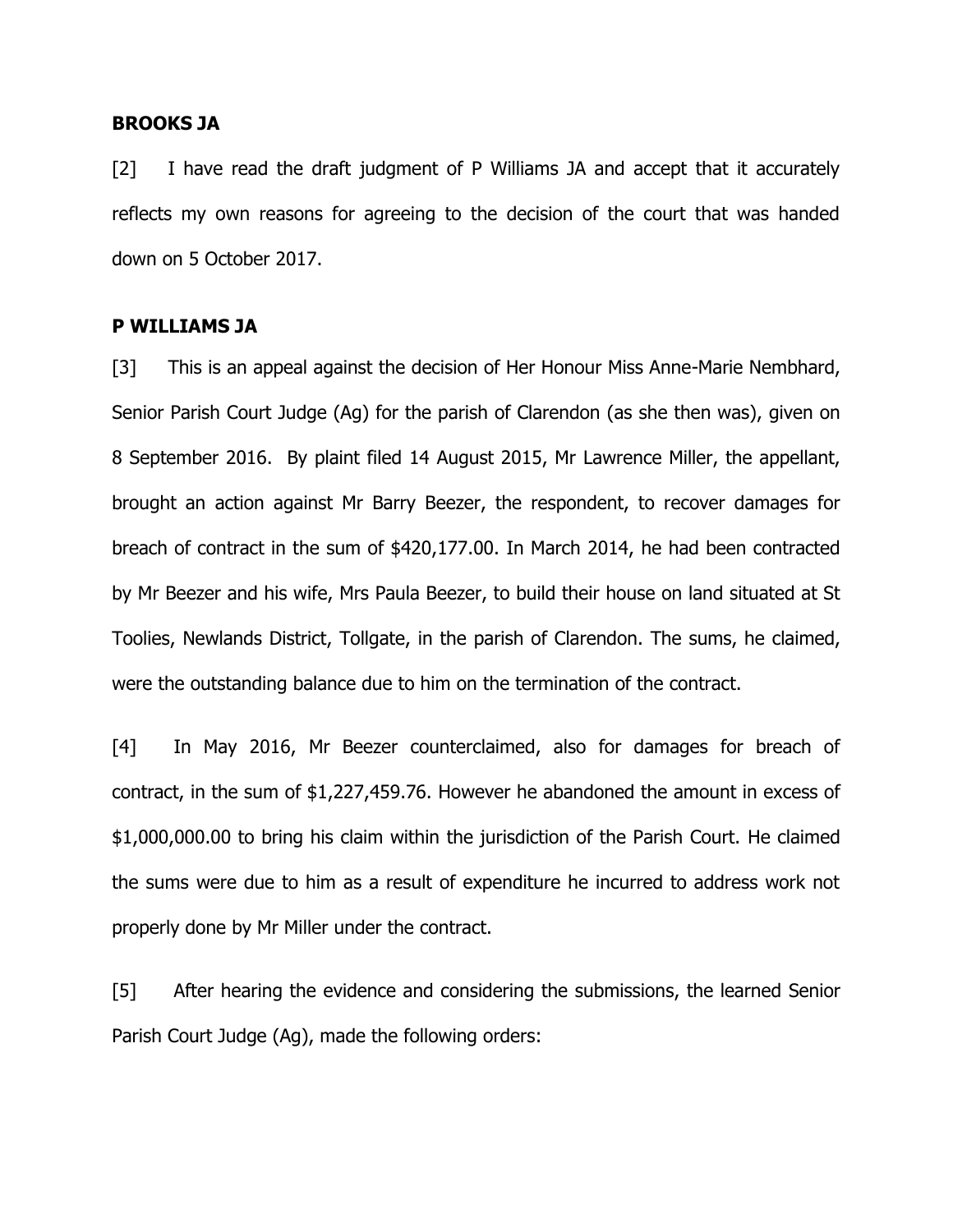"On the Plaint the Court enters Judgment for the Defendant, Mr Barry Beezer.

On the Counterclaim the Court enters Judgment for the plaintiff, Mr Barry Beezer, in the sum of One Million Dollars plus Attorney's costs of One Hundred Thousand Dollars to be paid on or/before December 8, 2016."

[6] Mr Miller is displeased with the decision and has appealed. We heard his appeal and after considering the submissions from counsel on both sides, on 5 October 2017 we made the following orders:

"1. The appeal is dismissed in relation to the appellant's claim.

2. Judgment of the learned Parish Court Judge on the claim is affirmed.

3. Appeal is allowed in relation to the respondent's counterclaim.

4. Judgment of the learned Parish Court Judge on counterclaim is set aside.

5. Judgment entered for the appellant on the counterclaim.

6. No order as to costs in the court below.

7. Costs of the appeal to the appellant in the amount of \$30,000.00."

[7] At that time we promised to reduce our reasons for the decision to writing. We did not intend for so much time to elapse before fulfilling this promise. We apologise for the delay.

# **Background facts**

[8] The parties entered into the contract on 11 March 2014. The house that Mr Miller was contracted to build was to have been constructed in two stages. Stage one was to cover the preparation of the foundation of the building to floor level and the second stage covered the construction from floor to lintel. Mr Miller was provided with a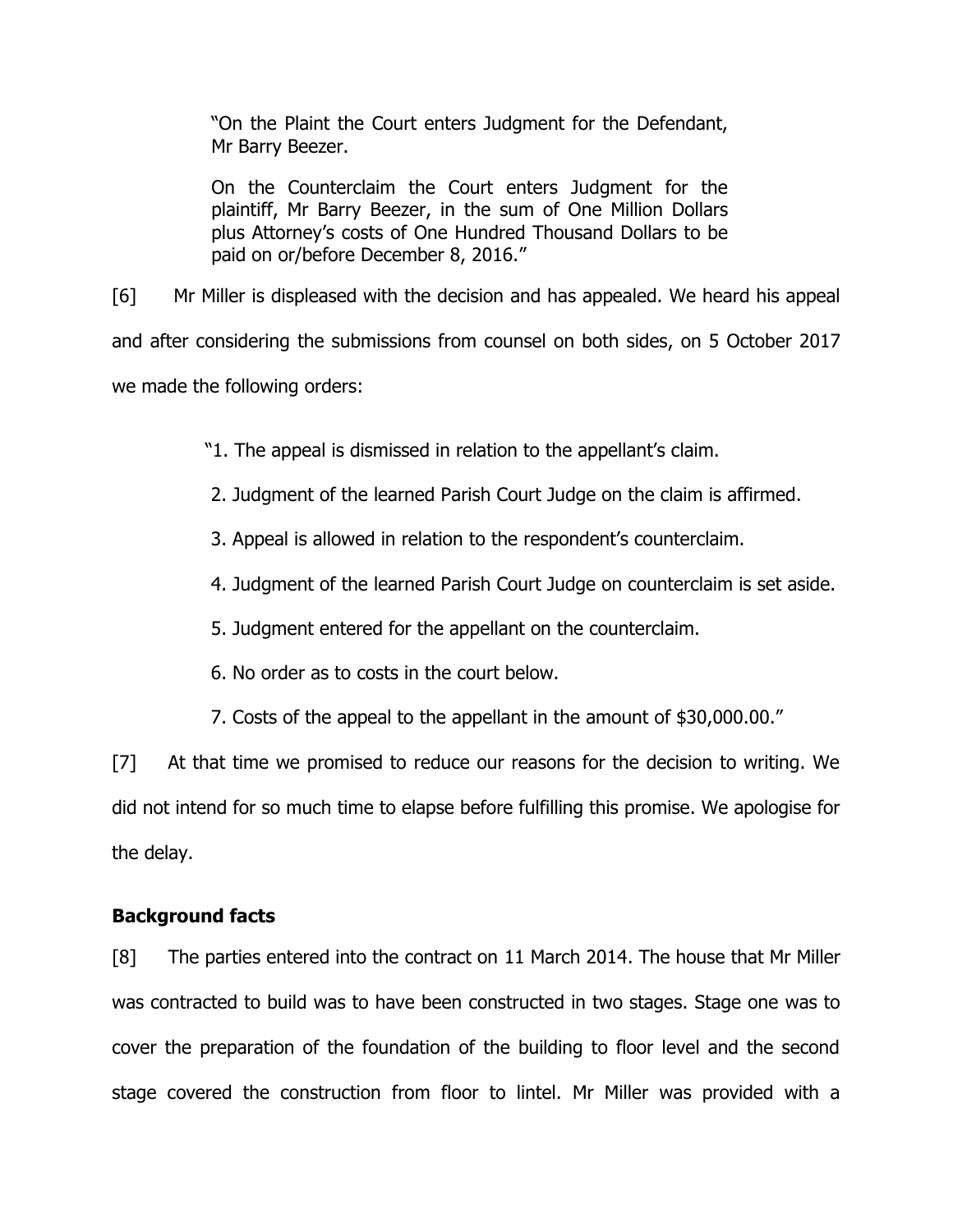building plan approved by the Clarendon Parish Council. In the written agreement it was agreed between the parties that the appellant would be paid \$1,500,000.00 at the beginning of phase one and a second amount of \$1,500,000.00 at the beginning of the second phase. It was also agreed that Mr Miller would be paid 20% and all expenditure for labour and cost of raw material thereafter fortnightly.

[9] In October 2014, Mr Miller's services were terminated by way of an email sent to him by Mrs Paula Beezer, the wife of the respondent. The email read:

> "Paula & Barry Beezer 81 Denbigh Street Pimlico, London SW 1v 2EY

Date 31/10/2014

To: Mr Lawrence Miller Larry's trucking Equipment and Properties 22 Jackson Crescent May Pen P.0. Clarendon

### Terminating all Building work By your Company

Dear Mr Miller

This letter is being written to confirm that as of, 31/10/2014 I will no longer need to use your Service. We have been pleased with your prior relationship and it is our wish that we part on good terms, we have decided to use another Building contractor.

The contract agreement with your company was for stage 1 and 2, without any written Contract we have paid and gone further to different stages. My last written notes to you with funds were to clear all unfinished work and outstanding balances. Please use this letter as our notice not to renew any contract or work as you are aware the contract was sign [sic] by Barry Alexander Beezer and a third party. Please feel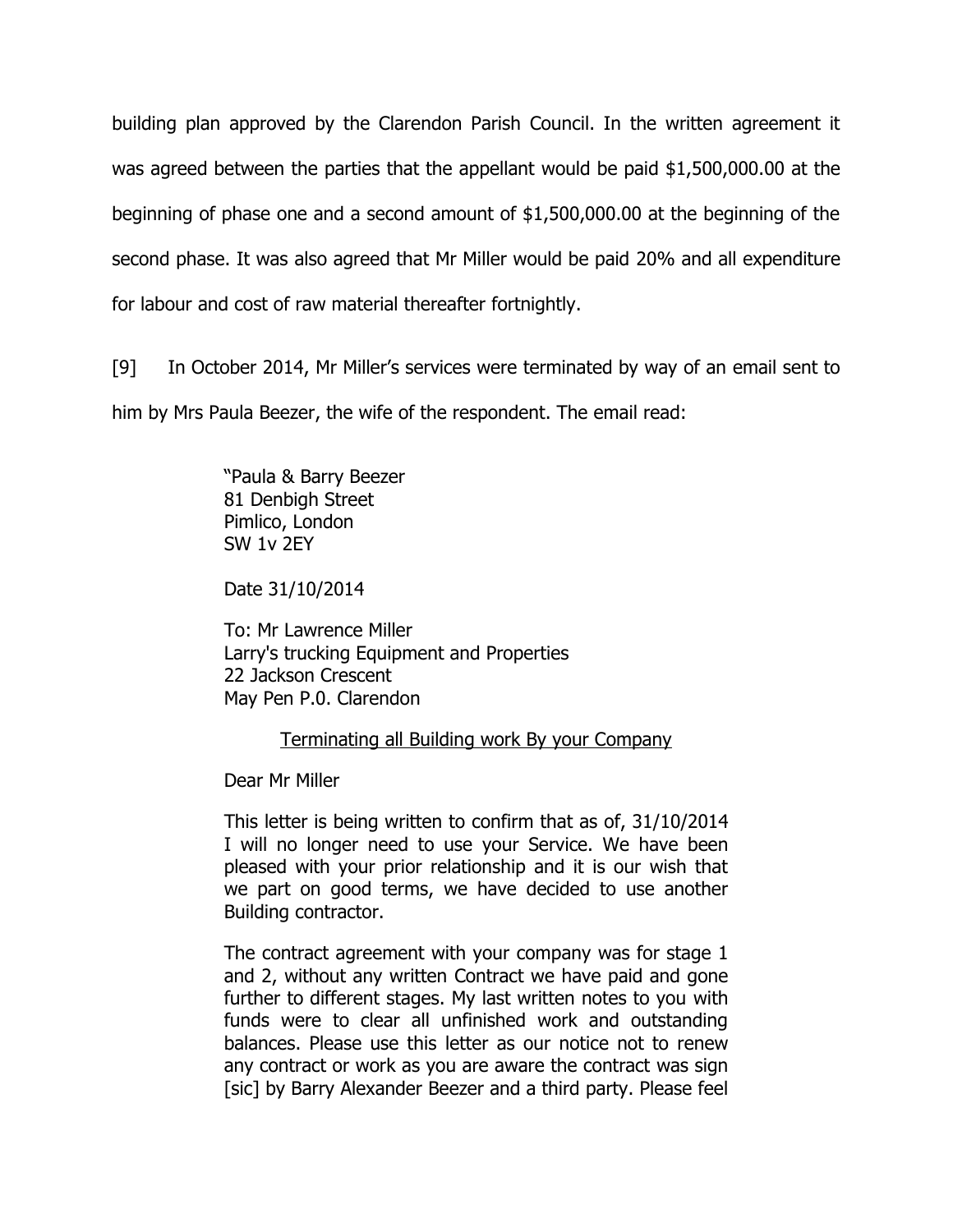free to contact us with any additional issues you may have regarding this termination letter.

Best Wishes,

Paula and Barry Beezer"

[10] In his particulars of claim Mr Miller asserted that during the period between March 2014 and August 2014 he was owed \$5,672,940.00 for material and labour and was paid \$5,525,762.00, leaving a balance of \$420,177.00. The figures have been faithfully reproduced although there seems to be a typographical error in respect of the amount paid. From evidence led, it appears that it should have been \$5,252,762.50, but the error was not corrected, even up to the time of judgment.

[11] In May 2016, Mr Beezer filed his counterclaim for breach of contract. He asserted the following:

"...

2. It was a term of the contract that the work would be of satisfactory quality.

3. It was a term of the contract that the Plaintiff/Defendant would carry out the work with reasonable care and skill."

[12] The particulars of the breach were outlined as follows:

"1. Failing to construct the building in accordance with the approved building plans.

2. Failing to complete the agreed scope of work.

3. Using material of inferior quality.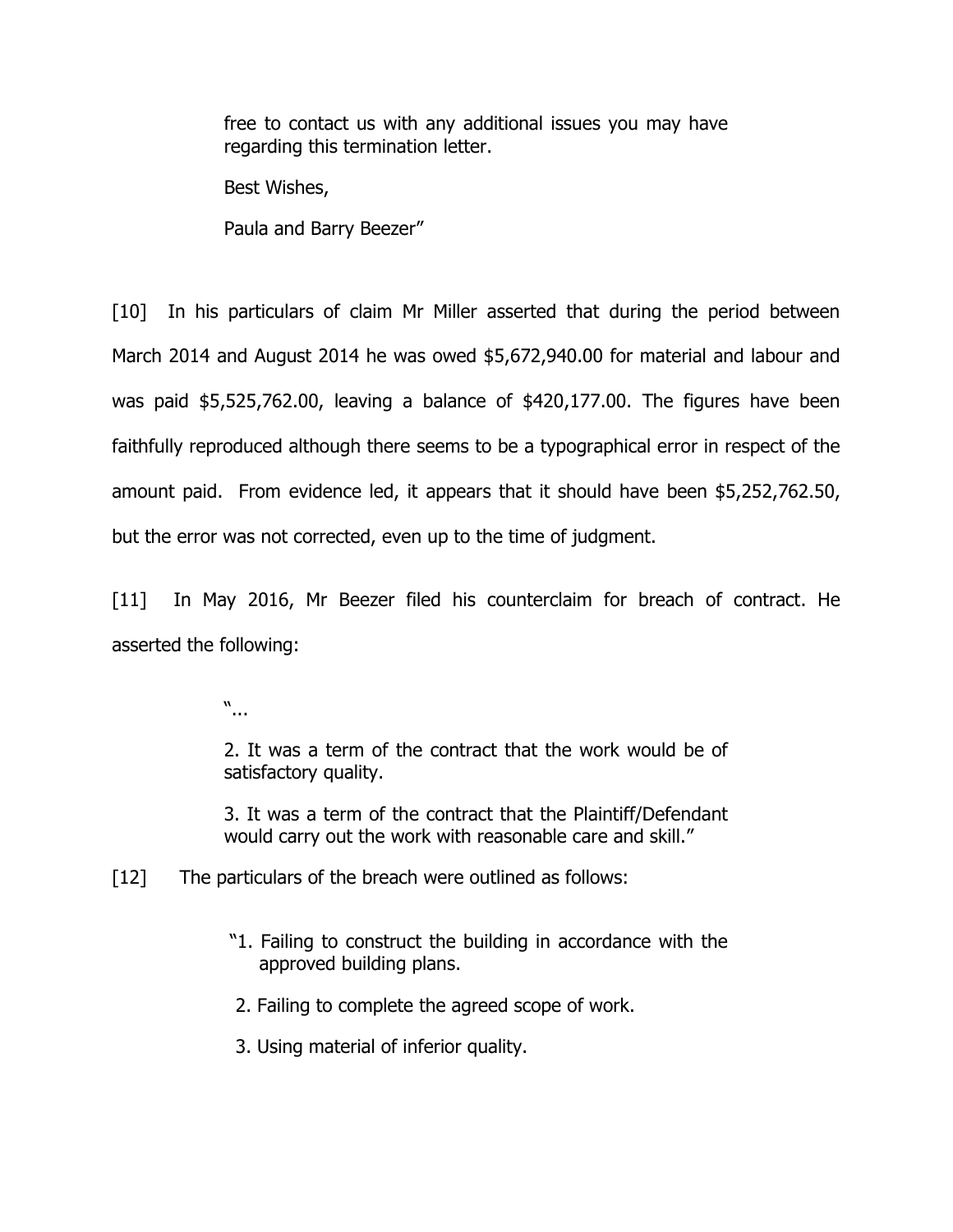4. As a result of the plaintiff's/defendant's breach of contract the defendant/plaintiff had to employ other persons to complete the work that ought to have been completed by the defendant [sic] and to correct work that was done at a cost of \$1,227,459.76. The plaintiff/defendant hereby abandons the excess."

### **The case presented by the appellant in the Parish Court**

[13] Mr Miller testified that he received money from Mr Beezer to buy material and to make payments to the labourers. His fee would be based on the amount that was spent in total. He made a record of the cost of labour and the material and kept a daily book on the site for payment. It was from that book that he compiled all information necessary to prepare his final statement which he submitted to the Beezer after the termination of his contract.

[14] He explained that it was only after he had submitted this final statement that Mr and Mrs Beezer started to dispute the fact that they owed him. They sent him pictures stating they were displeased with certain areas, whereas before sending the statement he had received no complaints about the construction.

[15] Mr Miller said he had completed stage one of the construction and had "reached lintel, where the window height is", but did not complete stage two because he "received a call from Mrs Beezer". (Although Mr Miller insisted that he had built to lintel level throughout the building, he was of the view that he had not completed stage two. This is because, despite the fact that the contract spoke to stage two being to the lintel level, he testified that stage two was supposed to be up to the belting, that is "when the block section is finished and you are ready for decking". While doing the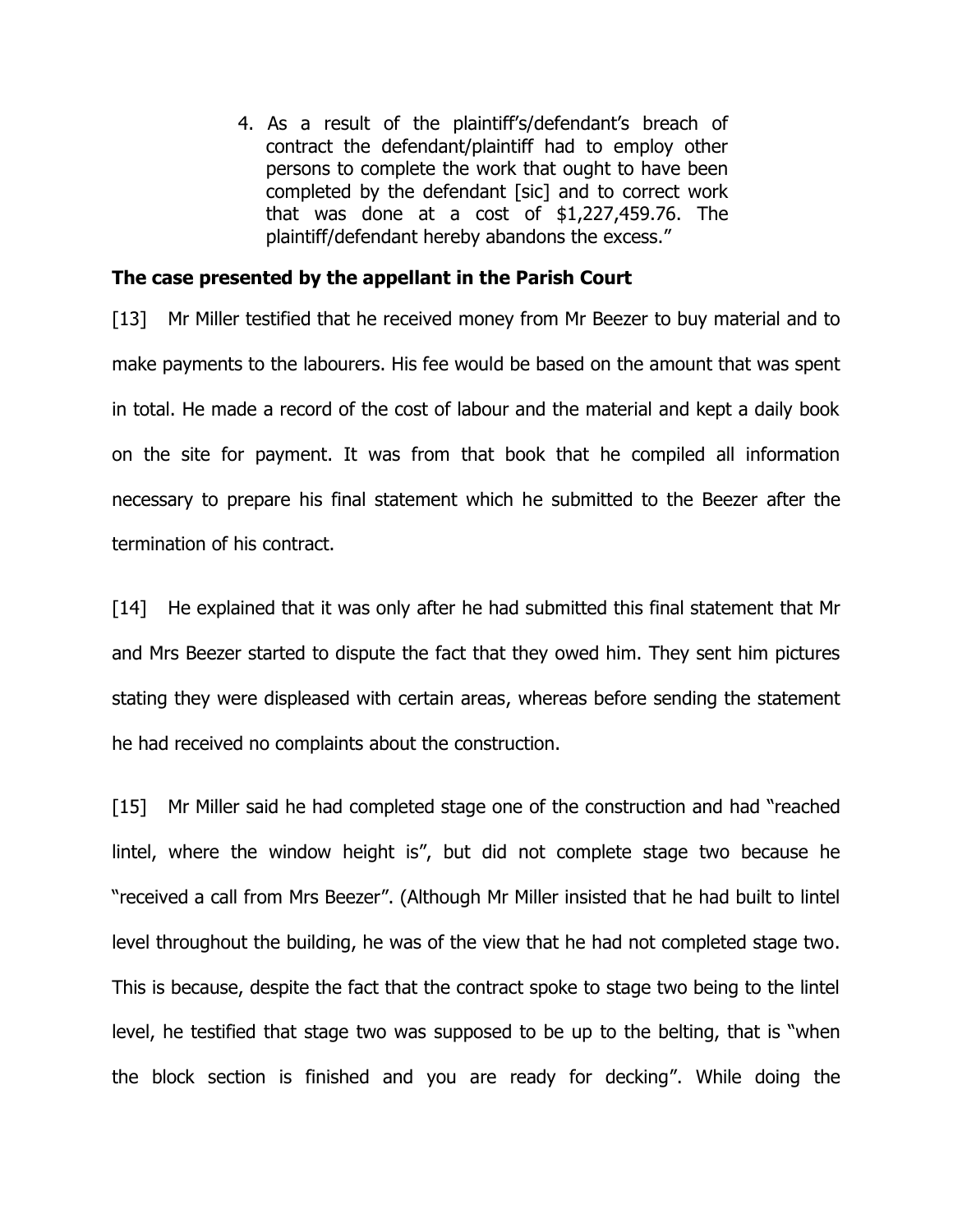construction, he took pictures of his progress and sent to Mr Beezer who expressed pleasure with what was being done. After the contract ended an officer from the parish council visited the site and did an inspection for breaches. None were found.

[16] Mr Miller said that a column was built and after the board was removed there were bulges. He, however, said that bulges occur in every single building and was caused by "too much water or the board".

[17] Under cross-examination, Mr Miller was tested on the amount of monies he had in fact been paid. He agreed that he had sent Mr Beezer a statement of accounting dated 20 May 2014 ("the May statement") but insisted that that was not the final statement that he sent. This document was admitted into evidence. He also accepted that after the May statement he had received more monies prior to the eventual termination of the contract. The final statement was sent after Mr Miller said he had concluded all the work "as to stages one and two".

[18] He denied building an office in the incorrect position according to the plan. It was suggested to him that he had "constructed a staircase not in the same position as on the plan". He denied this. He insisted that he had completed the entire building up to lintel level. He said that he had even gone beyond that level "with some belting at the front". He disagreed with the suggestion that one side of the building was not up to lintel level.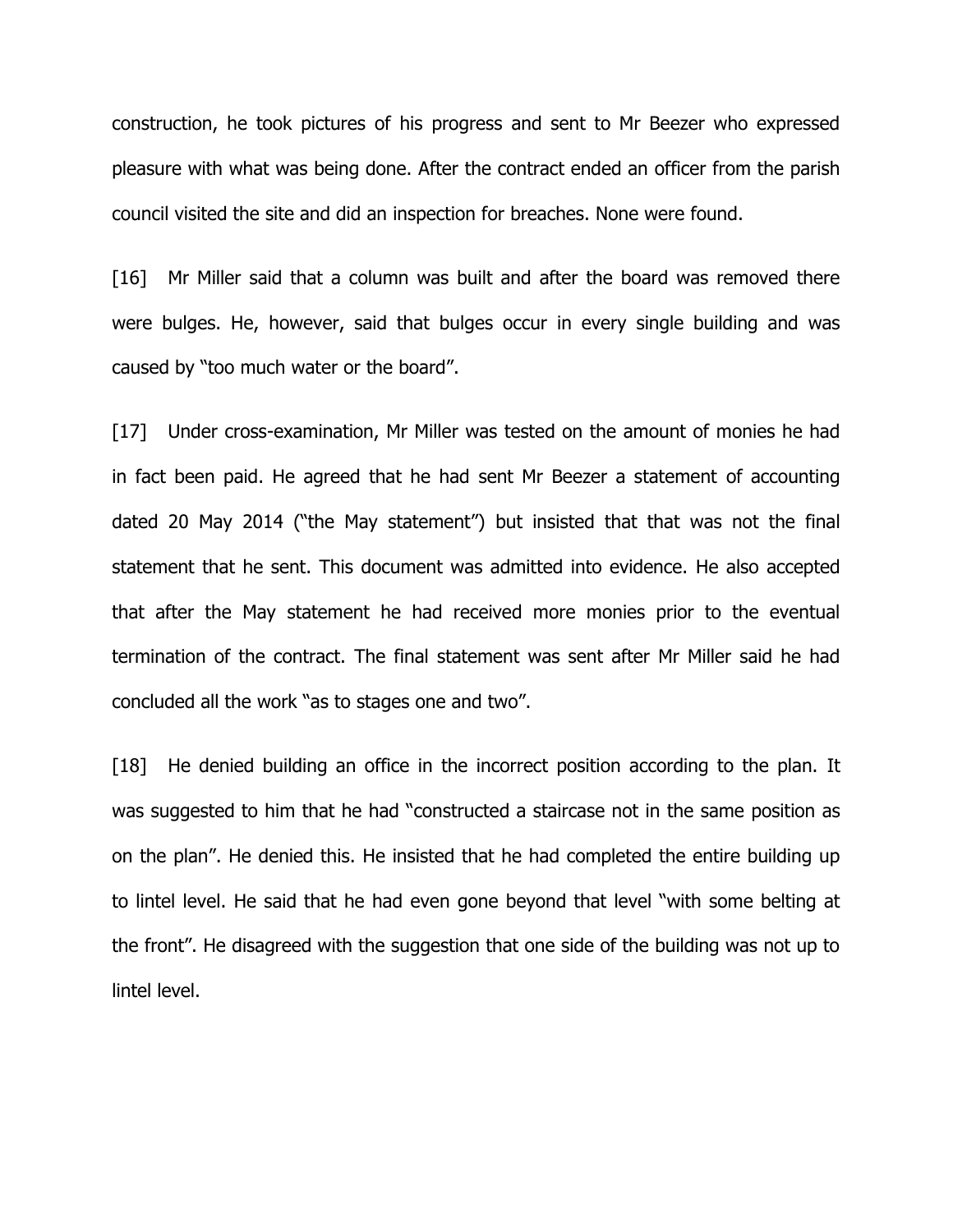#### **The case presented by the respondent in the Parish Court**

[19] Mr Beezer testified that the walls on the left side as well as at the back had bulges. He also complained that Mr Miller had built "the office inside the hallway." He said that had not been corrected. He explained that one side of the house had not been completed to the level Mr Miller was contracted to do. He had to employ different contractors to correct the bulges and to complete the building to the lintel level.

[20] Under cross-examination, Mr Beezer acknowledged that Mr Miller had sent him a final statement of accounting on 5 December 2014 ("the December statement") showing the "amount paid to workers and the cost to purchase material". This document was admitted into evidence. The December statement concludes with the following calculation:

| "Grand Total [expenditure   |                     |
|-----------------------------|---------------------|
| and contractor's %]         | \$5,672,940.00      |
| <b>Total Money Received</b> | \$5,252,762.50      |
| <b>Balance</b>              | \$420,177.00 [sic]" |

[21] Mr Beezer accepted that nowhere in the email, that was sent to Mr Miller terminating his services, was there any indication of dissatisfaction with the work that had been done. He denied that the complaints were made only when Mr Miller demanded payment of the sums he said he was owed. He denied stopping Mr Miller before he could complete the work contracted to do. He insisted that Mr Miller made alterations to and breached the building plan and used material that was not of good quality.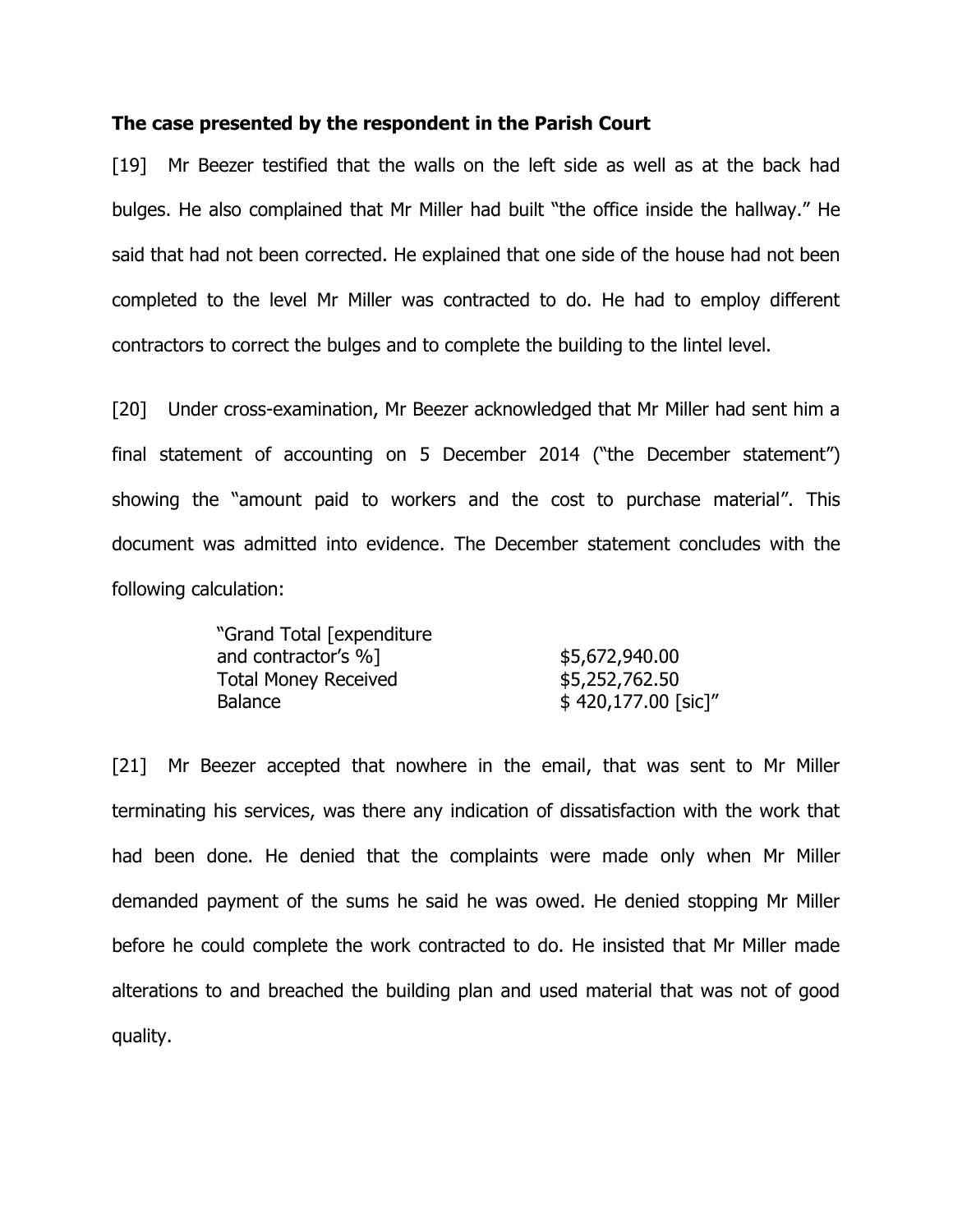[22] Mrs Beezer gave evidence supportive of that of her husband. She, however, complained that "both sides of the wall were out of place". The office was placed in the wrong place. It was in the middle of the hallway. Only the front of the building was at lintel level. The back was not at lintel.

[23] She explained that to repair both side walls cost \$250,000.00 to level, cut and then rebuild. She said they paid "other guys" to take it up to lintel level and every two weeks they paid these guys \$80,000.00 for a period of three months.

[24] She denied ever seeing the December statement and she identified the May statement as the final statement.

[25] Mrs Beezer said that Mr Miller was going onto further stages without consulting them and without documents. She agreed that the email terminating the contract with Mr Miller did not detail any complaints. She sent Mr Miller a long email outlining all the problems and the jobs outstanding. This, she said, was done long before the email of termination and she had proof of it in "whatsapp messages".

[26] She insisted that Mr Miller had been paid all due to him and more than the \$420,177.00 that he claimed they owed him.

[27] In answer to a question posed by the court, Mrs Beezer described seeing the right hand side of the wall "sticking out; like it had a bubble".

[28] Mr George Bucknor testified that he had done work on the Beezer's house in November 2015. He described the work he did in order to "cut off the wall that swell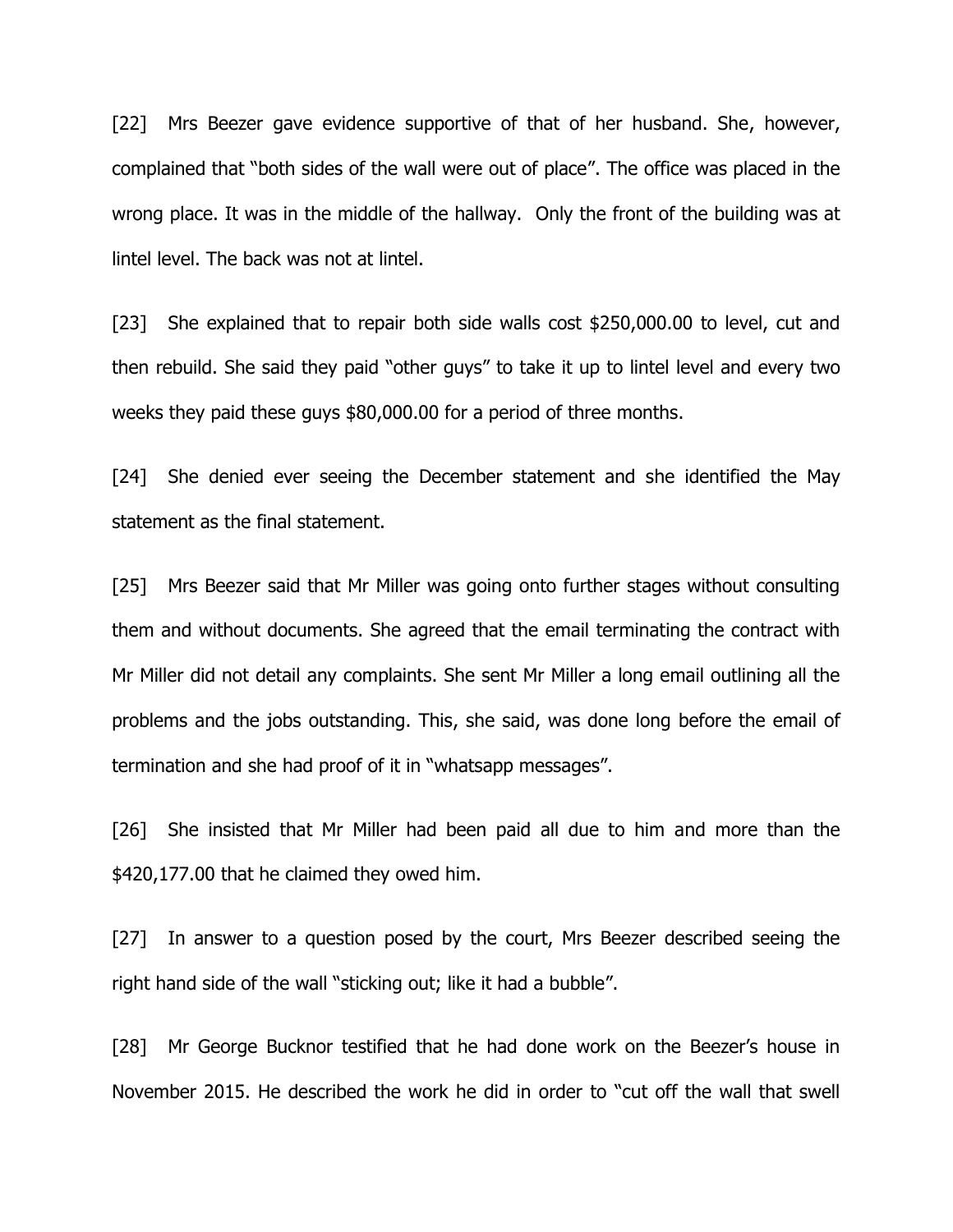out". This was done on three sides. He explained that if in the boxing of the walls and the columns the straps were not done properly or closely enough, when the material is poured in, bulging would occur. He said the bulging he saw was hard, indicating it had been there for a long time. He was responsible for paying three workmen. He charged \$250,000.00 for the work done.

[29] Under cross-examination, he explained that when he commenced working all the building was up to lintel level. He also indicated that the bulging was not only on columns but also on the back porch.

[30] The final witness who gave evidence on behalf of Mr Beezer was Mr Manley Atherton, the father of Mrs Beezer. He did masonry and carpentry work on the building. He was at the site from the construction commenced. Mr Atherton said that he was the one who eventually worked on the house and brought it up to lintel level after Mr Miller left the job. None of the house was at lintel level when Mr Miller left. Mr Atherton said it cost \$1,000,000.00 to bring the house to lintel level.

[31] When cross-examined, Mr Atherton explained that he had done a little part-time work with Mr Miller up to the time Mr Miller had stopped working on the house in August 2014. He was there when Mr Miller and a gentleman from the parish council had visited the site but he had prevented them from entering.

[32] Mr Atherton said it took "three days to bring the wall up to lintel level" and "over six months to finish the job". He had started working around three weeks after Mr Miller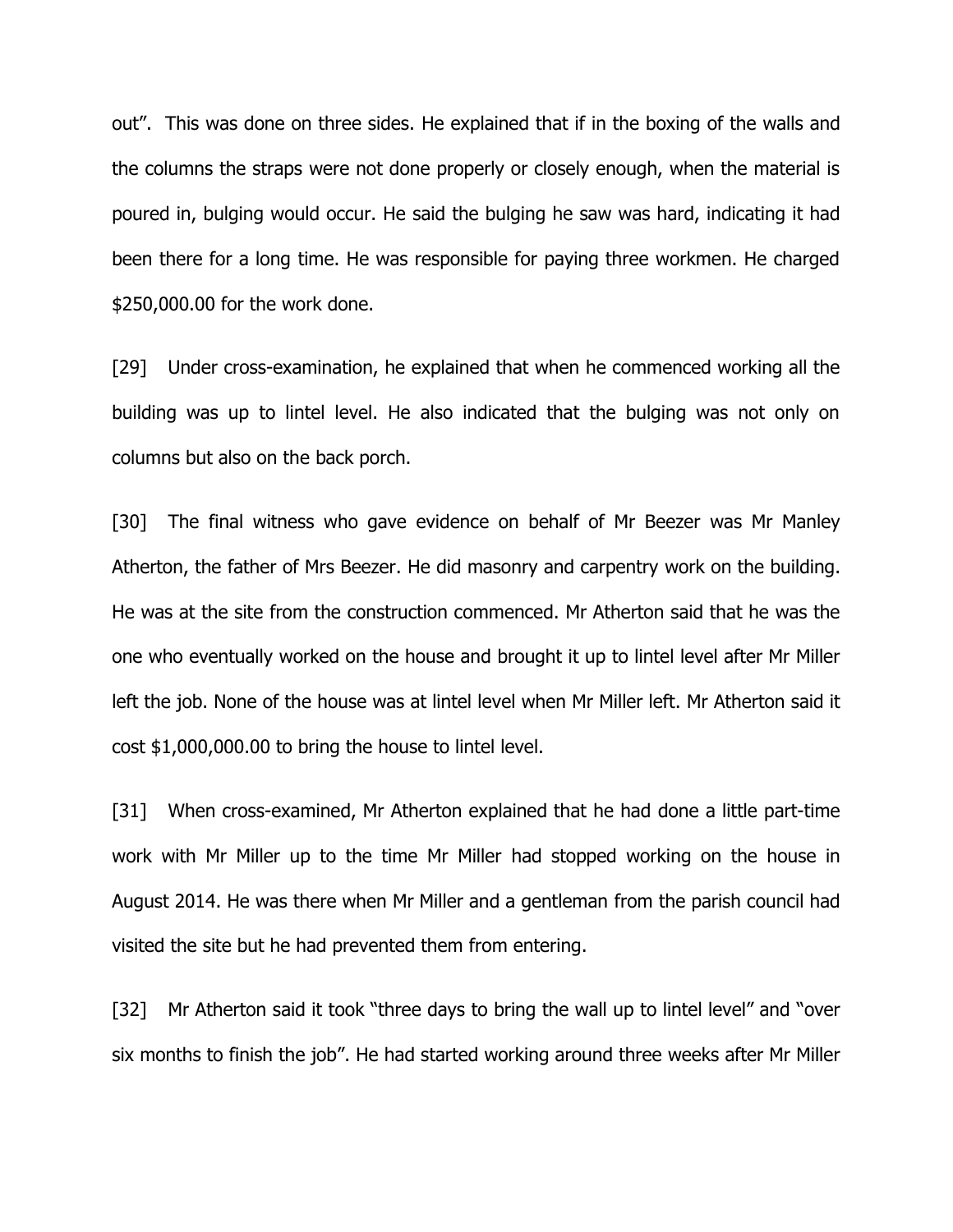left when his daughter called him and told him what had happened. He said the only fault he found was that the columns were bulging.

## **The decision of the learned Senior Parish Court Judge (Ag)**

[33] The learned Senior Parish Court Judge (Ag) identified three issues to be determined; namely:

> "(i) Is [Mr Beezer] indebted to [Mr Miller] in the sum claimed or at all?

(ii) Is [Mr Miller] in breach of his contract with [Mr Beezer]?

(iii) Did [Mr Beezer] incur cost in rectifying the faults in the building the faults in the building constructed by the [Mr Miller]?"

[34] The learned Senior Parish Court Judge (Ag) considered the law relating to a contract before setting out her reasons for judgment. She recognised that it is an implied term in every contract of service that the party providing the service would utilize reasonable care and skill in the performance of his duties.

[35] She rehearsed all the evidence, including the documentary evidence that had been presented. She noted that the May statement showed the total cost for material and labour amounted to \$5,184,485.00. She noted that in his evidence Mr Miller agreed that as stated in the May statement, he had been paid \$4,963,247.00. This, she found meant that there would be a balance of \$221,238.00 and not the amount he had claimed.

[36] She also observed that Mr Miller accepted that after the May statement he had received more sums which when totalled showed that he had been paid in excess of the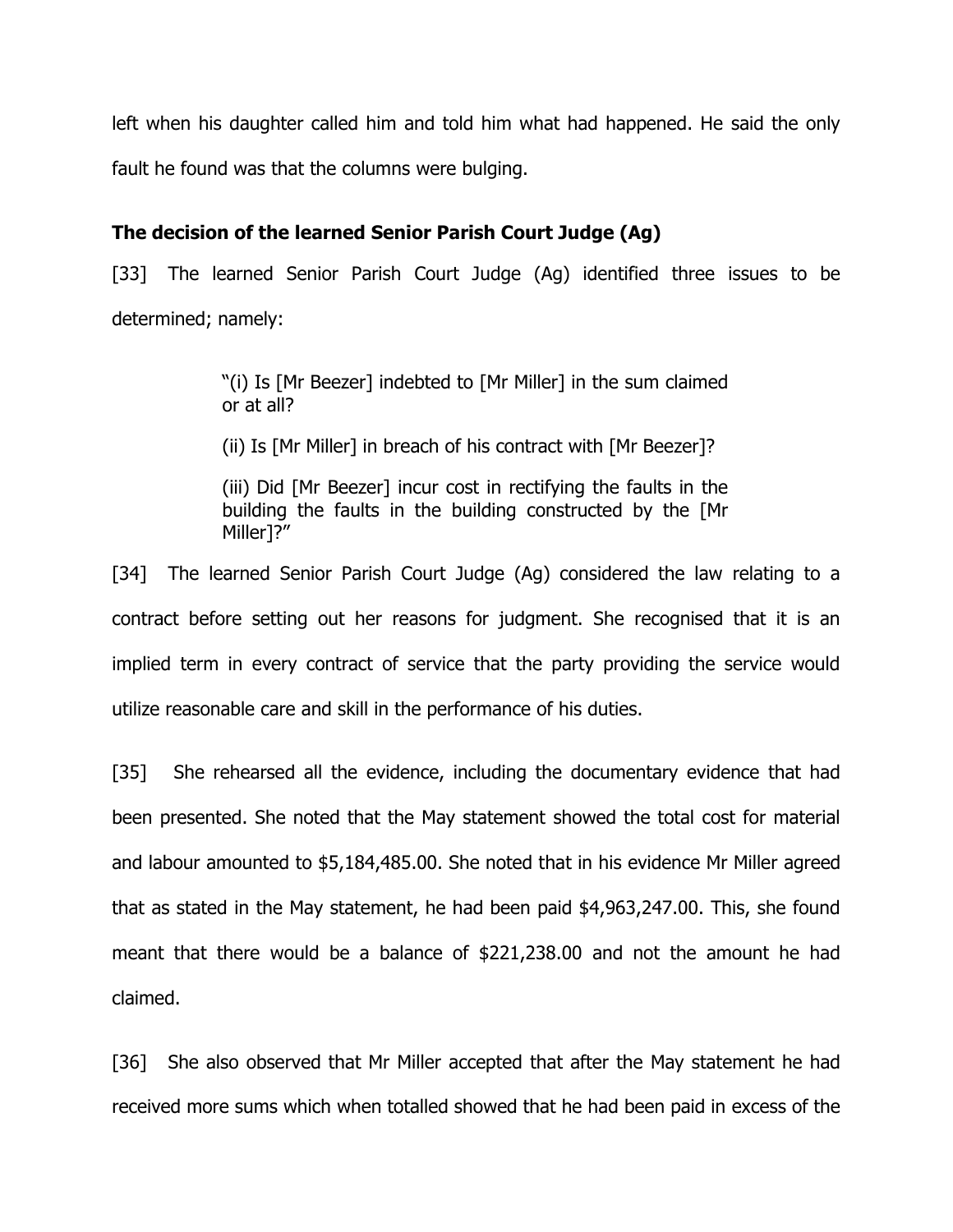amount being claimed. She noted that Mr Miller did not indicate which specific amounts that he claimed was owed for labour or for the purchase of material. She also noted that he did not speak to the contents of the December statement in any significant way. She found it instructive that Mrs Beezer denied receiving that statement.

[37] The learned Senior Parish Court Judge (Ag) queried the delay between the final item on the December statement, 22 August 2014, and the date it was submitted, 5 December 2014. She noted that the letter of termination was dated 31 October 2014, yet no statement of accounting was submitted until December 2014. She noted that the December statement did not reflect all the payments that Mr Miller admitted receiving in his viva voce evidence.

[38] She concluded that Mr Miller had "not proven on a balance of probabilities that [Mr Beezer] is indebted to him in the amount claimed or at all".

[39] She then went on to consider the counterclaim and addressed the question of whether Mr Miller was in breach of his contract with Mr Beezer. She set out her reasons for judgment in relation to the counterclaim in the following terms:

> "299. The Court finds that there is cogent evidence on [Mr Beezer's] case that there were faults in the structure of the building constructed by [Mr Miller].

> 300. There is no dispute that there were bulges in a wall. [Mr Miller] contends that this occurs in the construction of every building. [Mr Beezer's] witness, Mr George Bucknor, does not agree with this however and testified that the bulging is as a result of poor workmanship.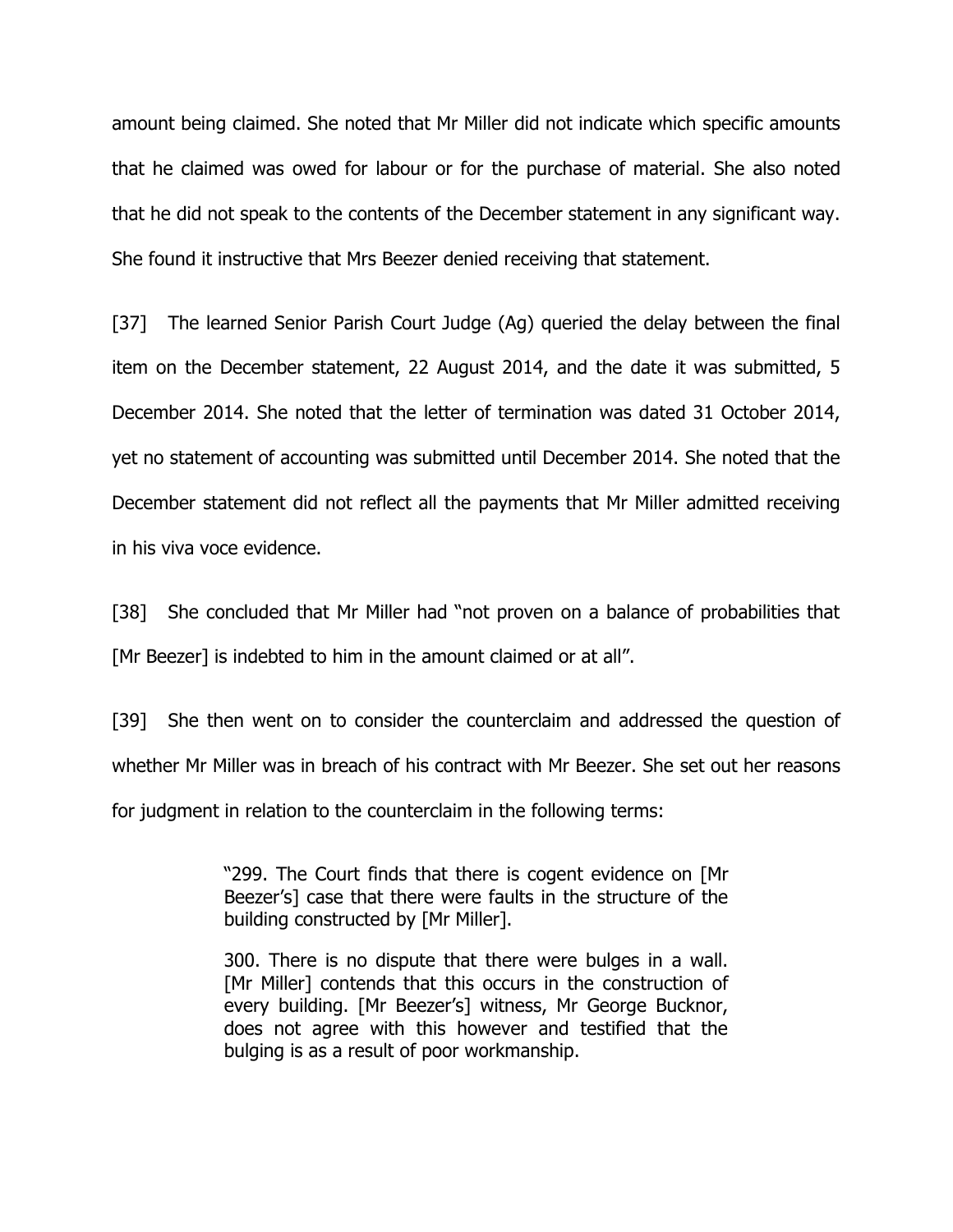301. There is also cogent evidence on [Mr Beezer's] case that [Mr Miller] failed to bring the construction of the building up to lintel level in its entirety as contemplated by the contractual agreement between the parties.

302. [Mr Beezer] has also called as a witness the tradesman whom he alleges he contracted and paid to remedy this.

303. [Mr Beezer] and his witness have also testified of the construction of the office in the wrong place- in a hallway.

304. Mr George Bucknor has given evidence of the amount of money that he charged [Mr Beezer] to remedy the bulging in the walls and of the cost of bringing the building up to lintel level in its entirety.

305. Mr Manley Atherton also testifies about the cost of remedying the defects in the building constructed by [Mr Beezer]."

[40] In her conclusions she had this to say in relation to the counterclaim:

"The Court finds on the other hand that [Mr Beezer] has proven on a balance of probabilities that were structural faults to the building constructed by [Mr Miller] and that he incurred cost in excess of one million dollars to remedy same."

## **The grounds of appeal**

[41] Mr Miller filed his notice of appeal on 22 September 2016, challenging the

decision of the learned Senior Parish Court Judge (Ag) on the following grounds:

 "1. The Learned Senior Parish Court Judge erred in law in entering judgment for the defendant/respondent in the sum of \$1,000,000.00 when the defendant/respondent failed to present relevant evidence to support the sum awarded.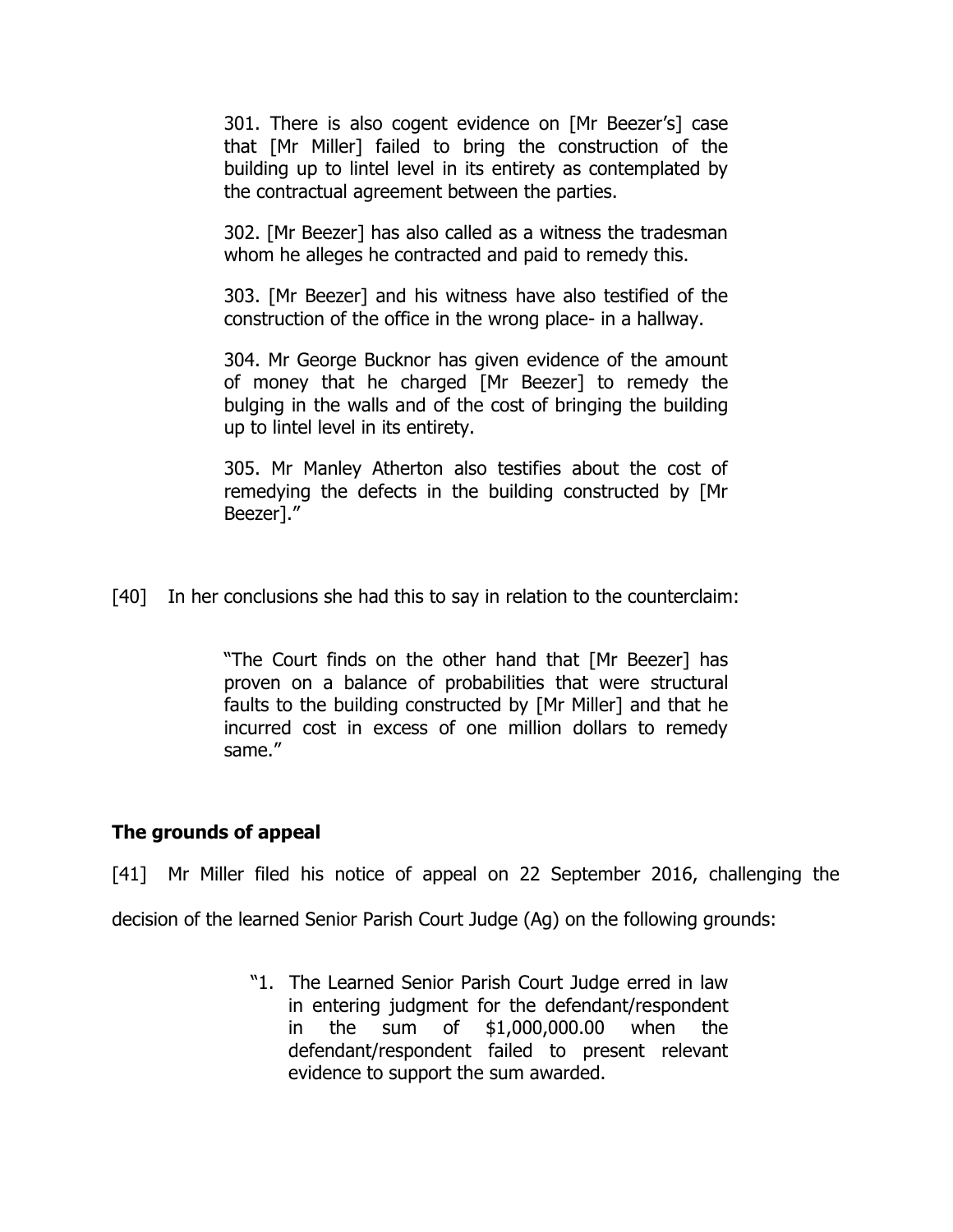- 2. The Learned Senior Parish Court Judge erred in law in entering judgment for the defendant/respondent where little or no weight was placed on the evidence which would have supported the case of the plaintiff/appellant.
- 3. The Learned Senior Parish Court Judge failed to take into consideration the evidence in support of the plaintiff/appellant which would have led to the judgment in favour of the defendant/respondent [sic].
- 4. The appellant craves the court's leave to file additional grounds of appeal as soon as the notes of evidence are available.
- 5. That the judgement entered by the Learned Senior Parish Court Judge is unreasonable and cannot be maintained on the evidence."
- [42] The following 'particulars' were also identified :
	- "a. The Learned Senior Parish Court Judge found that the plaintiff/appellant owes the defendant/respondent the sum of one million dollars despite the fact that on the defendant/respondent evidence the expert witness, Mr George Bucknor, states that he received the sum of two hundred and fifty thousand dollars for the work he had done on the house.
	- b. That the defendant/respondent did not provide any substantial evidence to the court to which the Learned Senior Parish Court Judge would find that the plaintiff/appellant would be liable to the defendant/respondent.
	- c. The Learned Senior Parish Court Judge gave little weight to the evidence from the parties that the services of the Plaintiff//appellant was terminated before the work was completed; therefore, the defendant/ respondent would have put himself in the position of having to employ someone else to complete the work.
	- d. The Learned Senior Parish Court Judge gave no consideration to the fact that the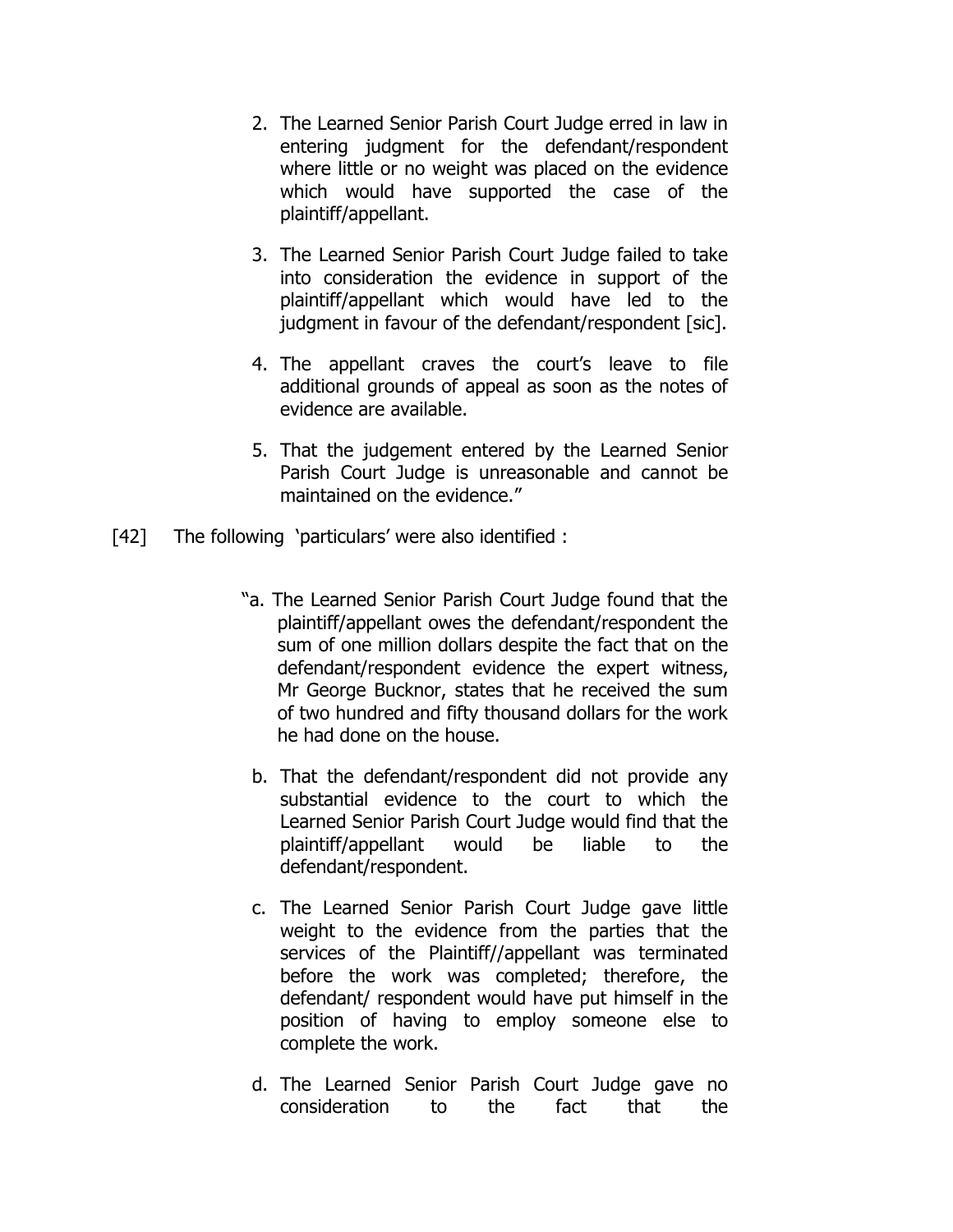defendant/respondent did not call upon the plaintiff appellant to rectify any defect that was identified by him and that the premature termination of the contract by the defendant/respondent would have prevented the plaintiff/appellant from rectifying any defect thereafter identified.

e. The fact that the Learned Senior Parish Court Judge found that the Plaintiff/Appellant was in breach of contract notwithstanding evidence presented that indicates that the defendant/respondent was satisfied with the work done."

[43] When the matter came up for hearing, Mr Osbourne, on behalf of Mr Miller, was

granted to permission to argue another ground namely:

"The learned Parish Court Judge failed to consider the credibility of the witnesses."

## **Submissions for Mr Miller**

[44] Mr Osbourne submitted that although the court concluded that Mr Beezer had proven on a balance of probabilities that there were structural faults in the building constructed by Mr Miller, Mr Beezer had no documentary proof to support his bald assertions that he had incurred cost in excess of \$1,000,000.00 to remedy same. In civil proceedings, he who alleges must prove, and findings of fact are to be supported with evidence from which the court could reasonably infer that the disputed figures existed at the relevant point in time. Counsel cited **Watt (or Thomas) v Thomas** [1947] AC 484 for support of this submission.

[45] Counsel further submitted that the learned Senior Parish Court Judge (Ag) erred in law by entering judgment for Mr Beezer while little or no weight was placed on the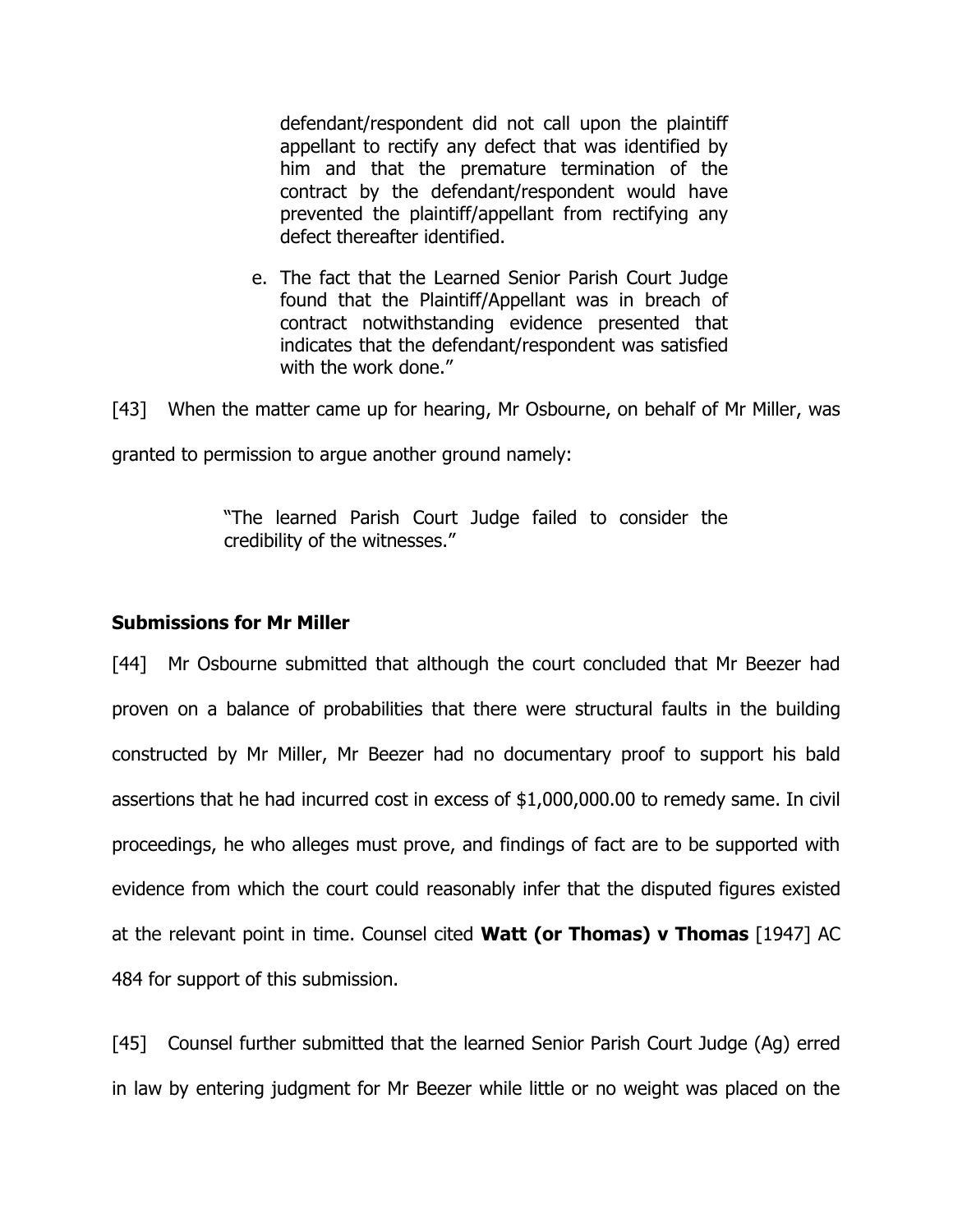evidence given by Mr Lawrence. He contended that the sum claimed was owed as part of the contractor's fee which was derived as a percentage of the total cost of material and labour and the learned Senior Parish Court Judge (Ag) erred by failing to distinguish contractor's fees from monies paid over for material and labour.

[46] It was further submitted that the judgment entered by the learned Senior Parish Court Judge (Ag) was unreasonable and cannot be maintained on the evidence. The court's finding that there were structural defects to the building constructed by Mr Miller, which was remedied at a cost of \$1,000,000.00 by Mr Beezer, was unreasonable in that the court failed to:

- "i. consider whether [Mr Miller] was made aware of the structural defects by the [Mr Beezer] and was allowed a fair chance to remedy same;
- ii. appreciate the reality that structural defects reasonably occur during construction and would be insufficient ground to ground a claim for breach of contract;
- iii. appreciate the true nature of the counterclaim of \$1,000,000.00 as a response to being sued for \$420,000.00 since no positive action was taken by the [Mr Beezer] prior to the initiating of the suit by the [Mr Miller] and considered the counterclaim a pivotal factor in the case and gave little weight to the substantial issues regarding the claim for breach of contract."

### **Submissions for Mr Beezer**

[47] In response, Miss Freemantle, for Mr Beezer, submitted that the learned Senior

Parish Court Judge (Ag)'s finding that the contract was breached was clearly supported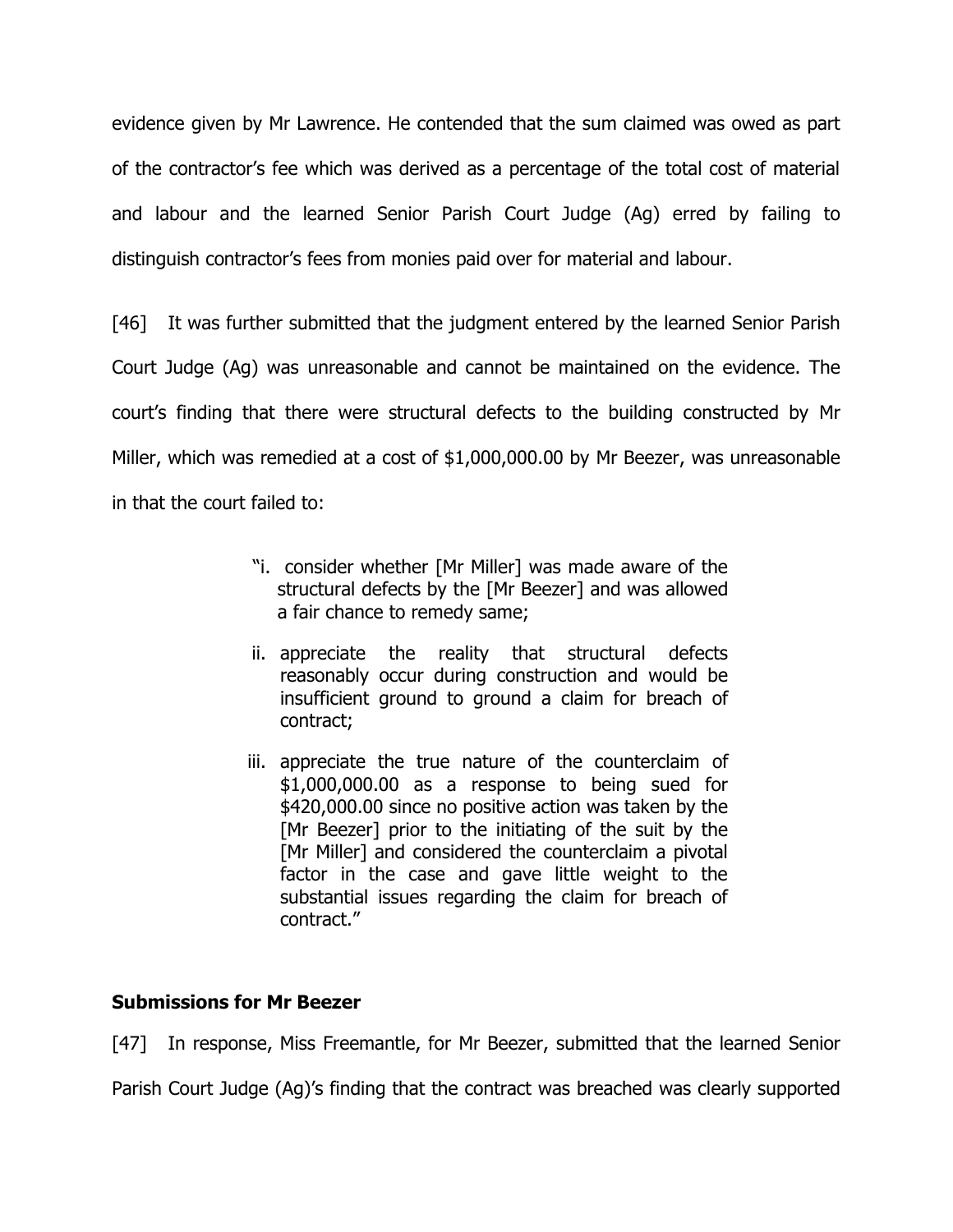by the evidence. There was no dispute that the walls were bulged, there was an admission of this from Mr Miller in cross-examination, and this was also the evidence of Mr Beezer and his witnesses. There was evidence that the building was not up to lintel level and that the office was built in the wrong position. Counsel submitted that Mr Beezer and his witnesses clearly established that expenses in excess of \$1,000,000.00 were incurred in order to rectify the breaches.

[48] To the suggestion that there was no documentary proof to support the claim that Mr Miller had incurred expense of \$1,000,000.00, it was submitted that it is well settled that the learned Senior Parish Court Judge (Ag) was properly able to make findings of fact based on the oral evidence of witnesses even in the absence of documentary proof. Counsel cited the cases of **Mark Bowen v Andrew Ignatius Ho-Shue** (unreported), Court of Appeal, Jamaica, Supreme Court Civil Appeal No 23/2002, judgment delivered on 30 July 2004 and **Electoral Office of Jamaica v Haughton Duhaney** [2012] JMCA Civ 27, in support of this proposition.

[49] Counsel contended that the learned Senior Parish Court Judge (Ag) could safely rely and properly relied on the evidence of Mr Atherton regarding the cost of bringing the building up to lintel level. She pointed out that neither Mr Atherton nor Mr Bucknor had been challenged in cross-examination on their evidence as to the cost for doing the work they did.

[50] With regard to the submission that little or no weight was placed on Mr Miller's evidence, counsel submitted that the learned Senior Parish Court Judge (Ag) was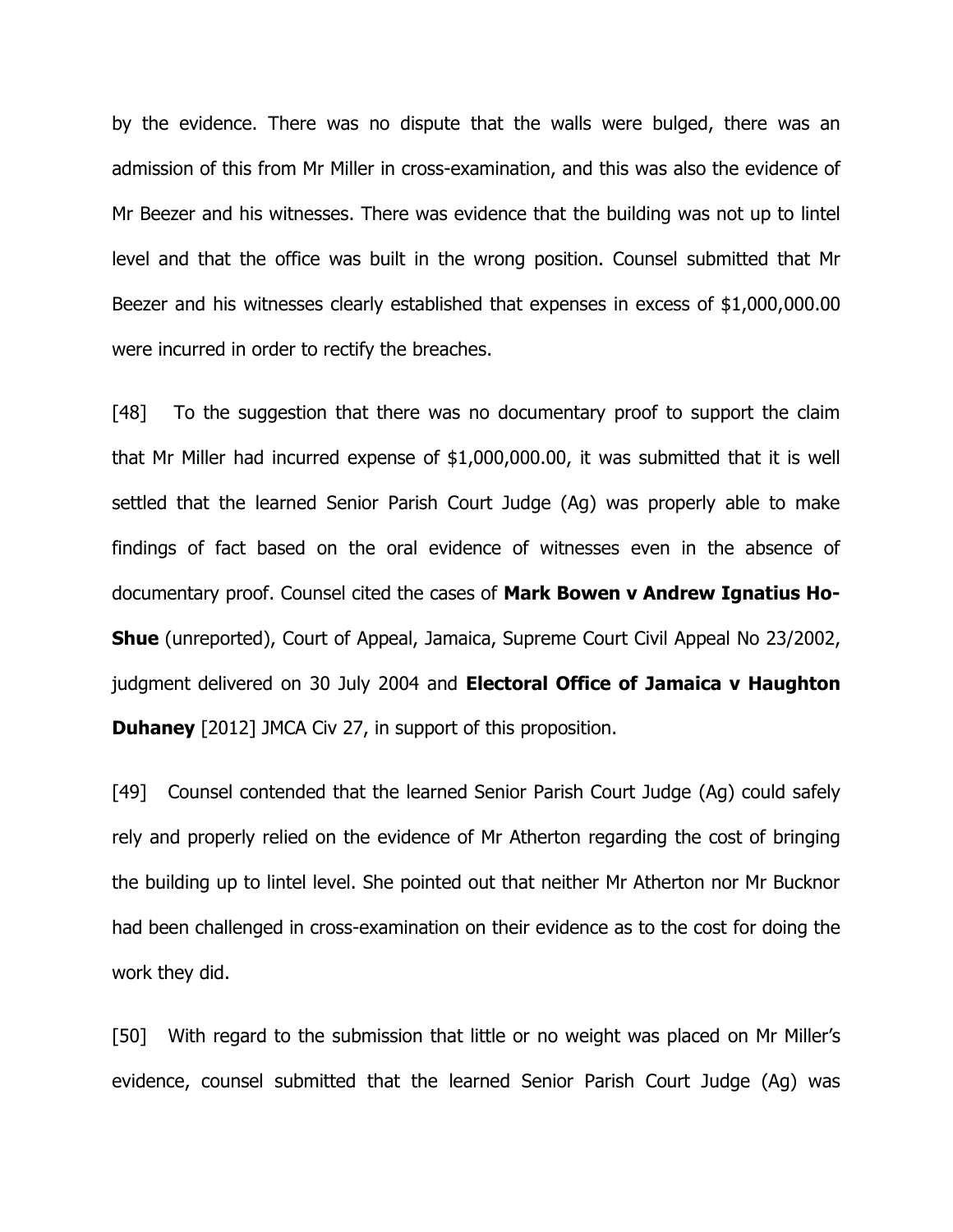entitled to and was indeed expected to give weight to the evidence of witnesses who were assessed to be credible and to place little or no weight on the evidence of incredible witnesses. Counsel submitted that it was clear from the learned Senior Parish Judge (Ag)'s reasons for judgment that she was not impressed with the Mr Miller's evidence in the wake of clear inconsistencies, fabrications, as well as certain admissions made by him in cross-examination.

[51] Miss Freemantle also submitted that the learned Senior Parish Court Judge (Ag) made no error or misunderstanding as it relates to contractor's fees since both statements of account showed contractor's fees separate from the cost of labour and materials. Further, Mr Miller's claim was for an alleged balance for work done and not contractor's fees. Additionally, Mr Miller's evidence was unreliable as the May statement showed a balance of \$221,238.00 and he admitted under cross-examination that he received payments after the date of that statement which amounted to more than \$221,238.00. Regarding the December statement, counsel pointed out that the final item on that statement bore a date in August 2014 which supported Mr Beezer's contention that Mr Miller had stopped working on the house in August 2014 and therefore it was questionable that Mr Beezer waited four months before submitting his final statement of accounts.

[52] Counsel submitted that the fact that Mr Beezer counterclaimed for damages for breach of contract as opposed to having commenced the action himself ought not to and did not affect the learned Senior Parish Court Judge (Ag)'s assessment of the evidence. It is well settled law that a party has a right to commence legal proceeding as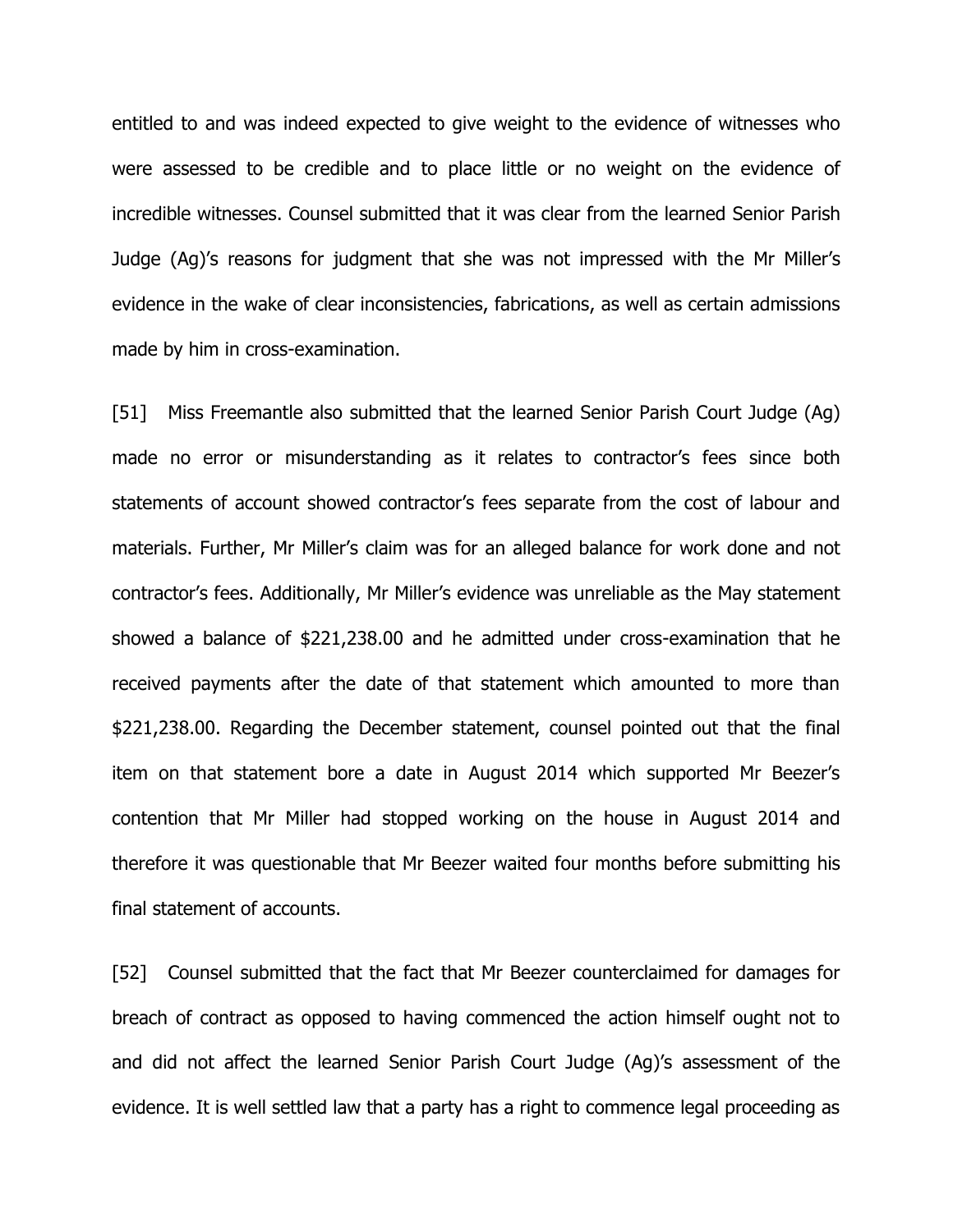soon as the cause of action arises and this right continues unless the defence of limitation is successfully pleaded.

[53] Miss Freemantle further submitted that, given that it is well settled that an implied term in every contract for service is that the party providing the service would utilize reasonable care and skill in the performance of his duties, the contract is breached once that due care and skill is not forthcoming. She contended that it therefore follows that there was no duty on Mr Beezer to give Mr Miller the opportunity to remedy the defects.

[54] Counsel submitted that credibility was a live issue in the case and was carefully considered by the learned Senior Parish Court Judge (Ag). She contended that the learned Senior Parish Court Judge (Ag) considered Mr Miller's credibility in light of the statements of account that were submitted to the court. Counsel reiterated that the statements cannot be safely relied on as there were discrepancies in the figures between what Mr Miller stated was owed and what he admitted to receiving, which supported Mr Beezer's case, that no money was owed.

### **The law**

[55] A Parish Court Judge is required to set out a statement of his reasons for the judgment, decree or order appealed against (see section 156 of the Judicature (Parish Court) Act). In so doing, one of the things the Parish Court Judge is expected to do is set out the facts proved and, if there are any conflicts in the evidence, he must demonstrate how he resolved the conflicts.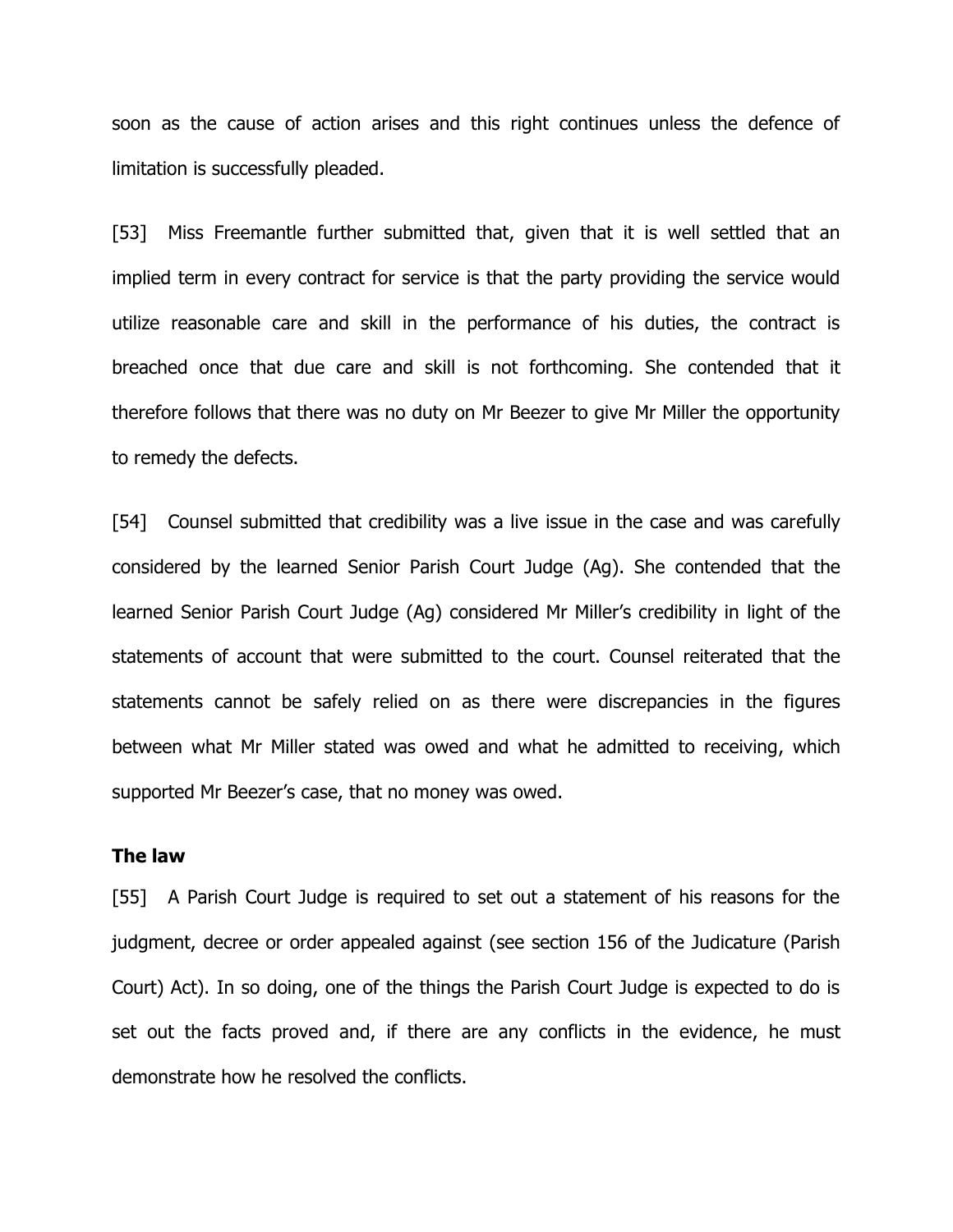[56] The decision arrived at by the learned Senior Parish Court Judge (Ag) was influenced by her findings of fact. It is well established that this court is loath to interfere and will not lightly disturb such findings made by the tribunal which has the responsibility for doing so. Their Lordships of the Privy Council have in several decisions stated the principles which should guide appellate courts when confronted with complaints relating to findings of facts made in courts below.

## [57] In **Beacon Insurance Company Limited v Maharaj Bookstore Limited**

[2014] UKPC 21, at paragraph [12], the Board stated:

"…It has often been said that the appeal court must be satisfied that the judge at first instance has gone 'plainly wrong'. See, for example, Lord Macmillan in Thomas v Thomas at  $p$  491 and Lord of Craighead in Thompson  $v$ Kvaerner Govan Ltd 2004 SC (HL) 1, paras 16-19. This phrase does not address the degree of certainty of the appellate judges that they would have reached a different conclusion on the facts: Piggott Brothers & Co Ltd v Jackson [1992] ICR 85, Lord Donaldson at p 92. Rather it directs the appellate court to consider whether it was permissible for the judge at first instance to make the findings of fact which he did in the face of the evidence as a whole. That is a judgment that the appellate has to make in the knowledge that it has only the printed record of the evidence. The court is required to identify a mistake in the judge's evaluation of the evidence that is sufficiently material to undermine his conclusions. Occasions meriting appellate intervention would include when a trial judge failed to analyse properly the entirety of the evidence: Choo Kok Beng v Choo Kok Hoe [1984] 2 MLJ 165, PC, Lord Roskill at pp 168-169."

## [58] In **Bahamasair Holdings Ltd v Messier Dowty Inc** [2018] UKPC 25, the

Board revisited the matter and, at paragraph [36], Lord Kerr had this to say: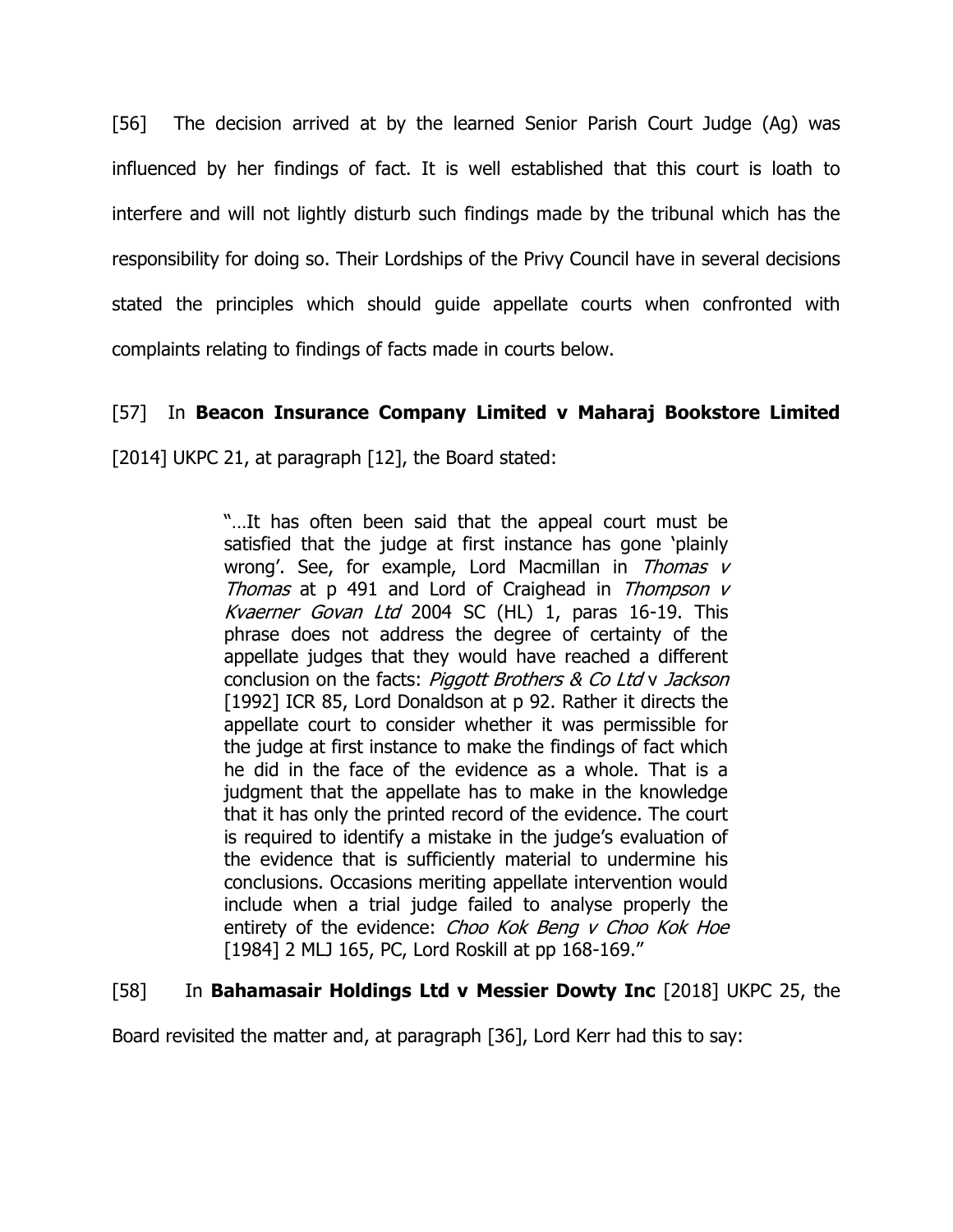"The basic principles on which the Board will act in this area can be summarised thus:

 1. '… [A]ny appeal court must be extremely cautious about upsetting a conclusion of primary fact. Very careful consideration must be given to the weight to be attached to the judge's findings and position, and in particular the extent to which, he or she had, as the trial judge, an advantage over any appellate court. The greater that advantage, the more reluctant the appellate court should be to interfere…' - Central Bank of Ecuador v Conticorp SA [2015] UKPC 11; [2016] 1 BCLC 26, para 5.

2. Duplication of the efforts of the trial judge in the appellate court is likely to contribute only negligibly to the accuracy of fact determination - Anderson v City of Bessemer, cited by Lord Reed in para 3 of McGraddie.

3. The principles of restraint 'do not mean that the appellate court is never justified, indeed required, to intervene.' The principles rest on the assumption that 'the judge has taken proper advantage of having seen the witnesses, and has in that connection tested their evidence by reference to a correct understanding of the issues against the background of the material available and the inherent probabilities.' Where one or more of these features is not present, then the argument in favour of restraint is reduced - para 8 of Central Bank of Ecuador."

## **Analysis**

[59] I propose to consider the issues in the manner that they were identified by the

learned Senior Parish Court Judge (Ag).

# **Was Mr Beezer indebted to Mr Miller in the sum claimed or at all?**

[60] The learned Senior Parish Court Judge (Ag) correctly rehearsed the evidence

surrounding Mr Miller's claim. She recognised that by a mathematical calculation of the

sums he said he had spent, less those which he accepted he was paid, the amount

being claimed was not justified.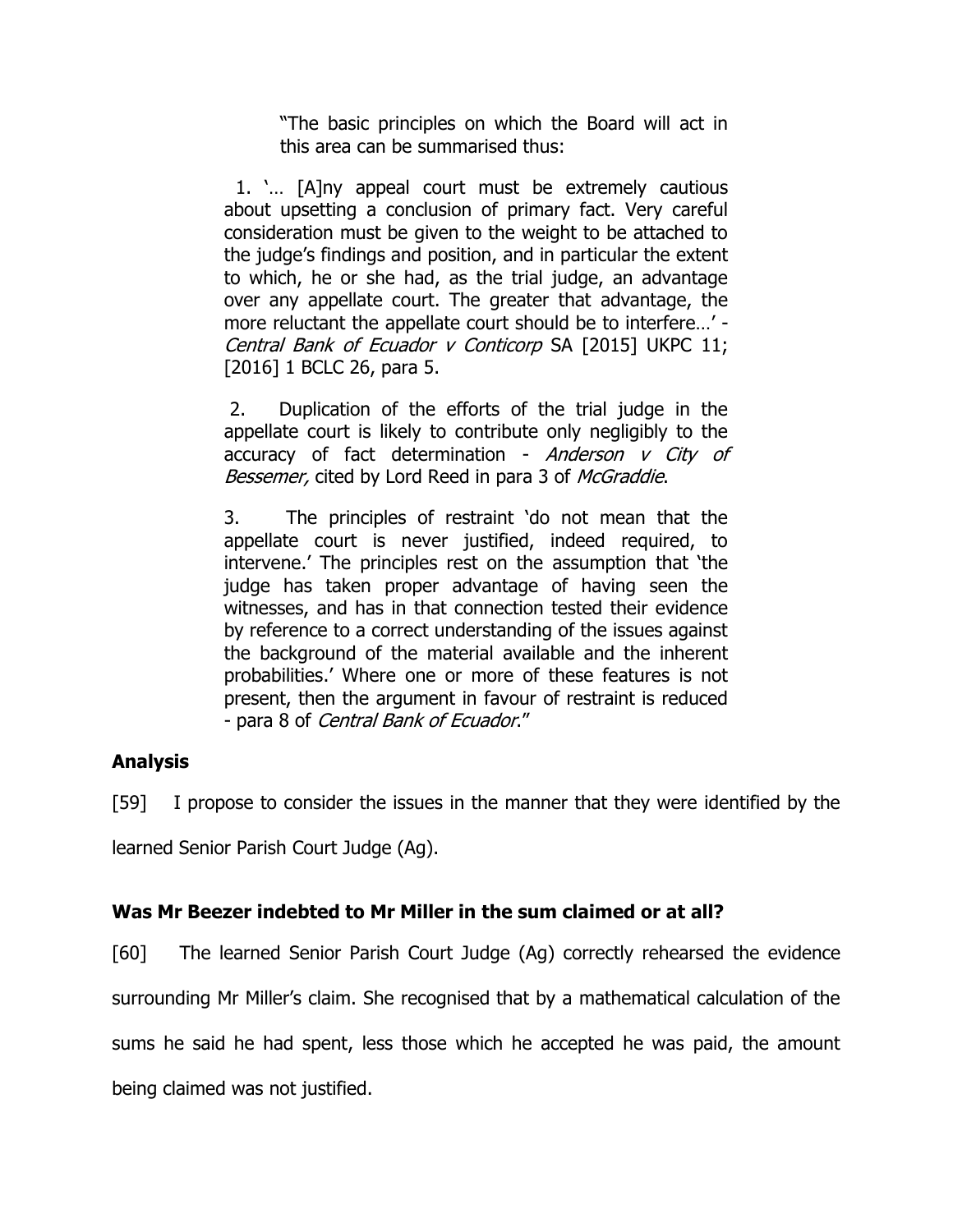[61] In attempting to prove his case, Mr Miller did not offer any documentary evidence detailing the amounts he claimed was due to him. The December statement was shown to Mr Beezer by counsel appearing for Mr Miller at the trial and accepted by him as the one Mr Miller had sent to him. It was therefore curious, as the learned Senior Parish Court Judge (Ag) observed, that this document was never commented on by Mr Miller himself.

[62] Although in the submissions made before this court, counsel for Mr Miller contended that the learned Senior Parish Court Judge (Ag) failed to appreciate the significance of the contractor's fee, it was clear from the manner in which his claim was set out that there was no indication that such a distinction was to be made. His particulars spoke to what he was owed for material and labour and what he was paid leaving a balance which he said was owed.

[63] In any event, there was included in the May statement an amount for "Mr Miller's 20%". It was demonstrated from the cross-examination of Mr Miller that he had subsequently received an amount in excess of the total set out in this statement. In the December statement an amount was included in the total owed for "contractor". It was from this total amount that the amount received was deducted. However, as the learned Senior Parish Court Judge (Ag) correctly observed, this statement did not include all the sums Mr Miller acknowledged receiving and the balance reflected therefore could not be relied on. The learned Senior Parish Court Judge (Ag) cannot be faulted for dealing with the issue in the manner she did.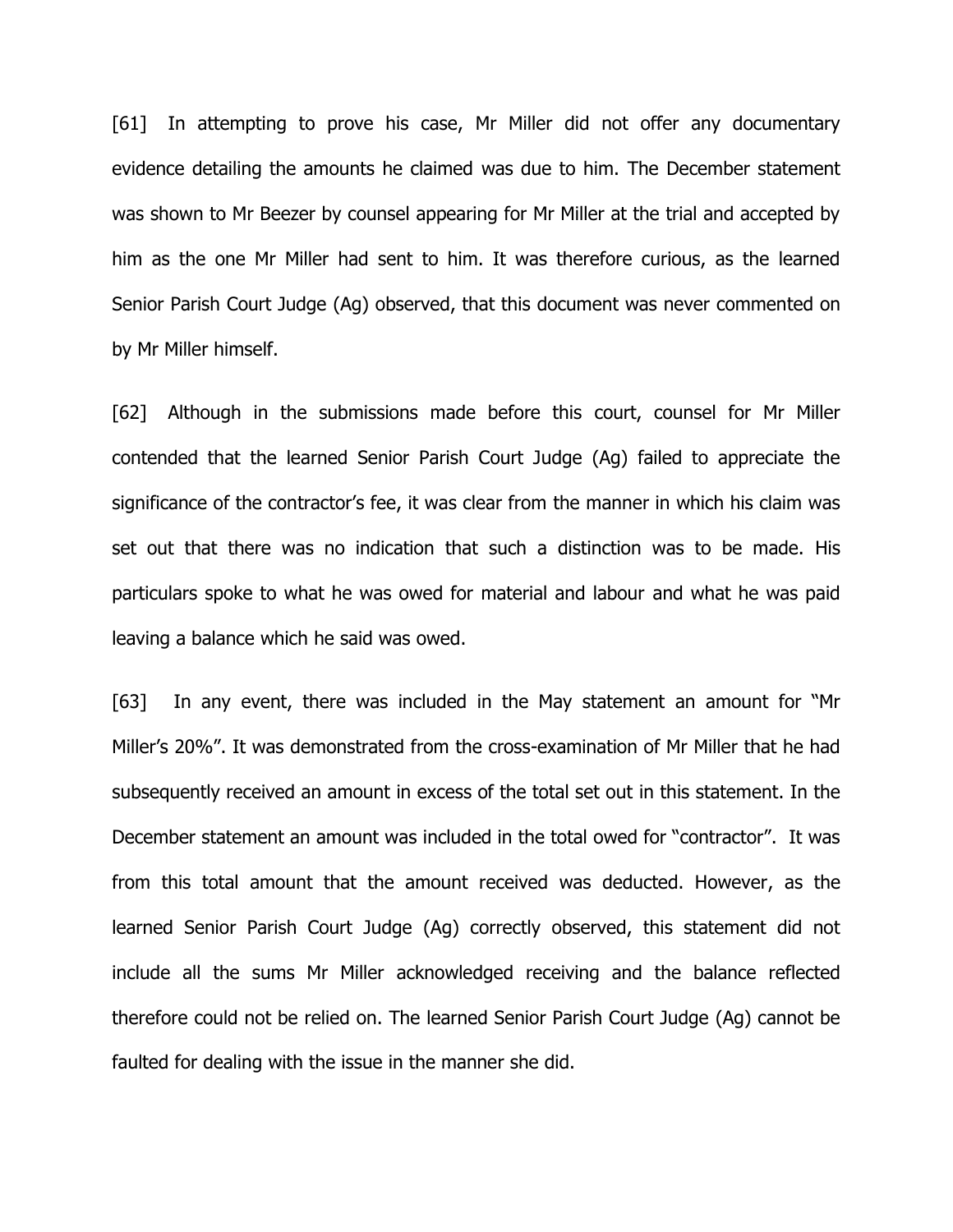[64] It cannot be said that the learned Senior Parish Court Judge (Ag) was "plainly wrong" in her finding that on the evidence the appellant had failed to prove his case.

### **Was Mr Miller in breach of his contract with Mr Beezer?**

[65] The learned Senior Parish Court Judge (Ag) commenced her reasons for judgment in relation to this issue by stating that she found cogent evidence that there were faults in the building constructed by Mr Miller. She concluded by finding that on the balance of probabilities there were structural faults to the building. The particulars of the breach which had been identified in the counterclaim were failure to construct the building in accordance with the plan, failing to complete the agreed scope of work and using material of inferior quality.

[66] The first observation that has to be made is that the learned Senior Parish Court Judge (Ag) did not consider the evidence in relation to the specific breaches identified. In treating the complaints as being under the general rubric of structural faults, she failed to delineate which of them was as a result of failure to construct the building in accordance with the plan or of failure to complete the agreed scope of work or of using material of inferior quality.

[67] The learned Senior Parish Court Judge (Ag) found that there was no dispute that there were bulges in a wall. Mr Beezer said the bulges he saw were on a wall to the left side and at the back. Mrs Beezer spoke of "both sides of the wall being out of place" and of seeing the "right hand side of the wall sticking out like it had a bubble". Mr Buckner, who testified to fixing problems with the walls, did so over a year after Mr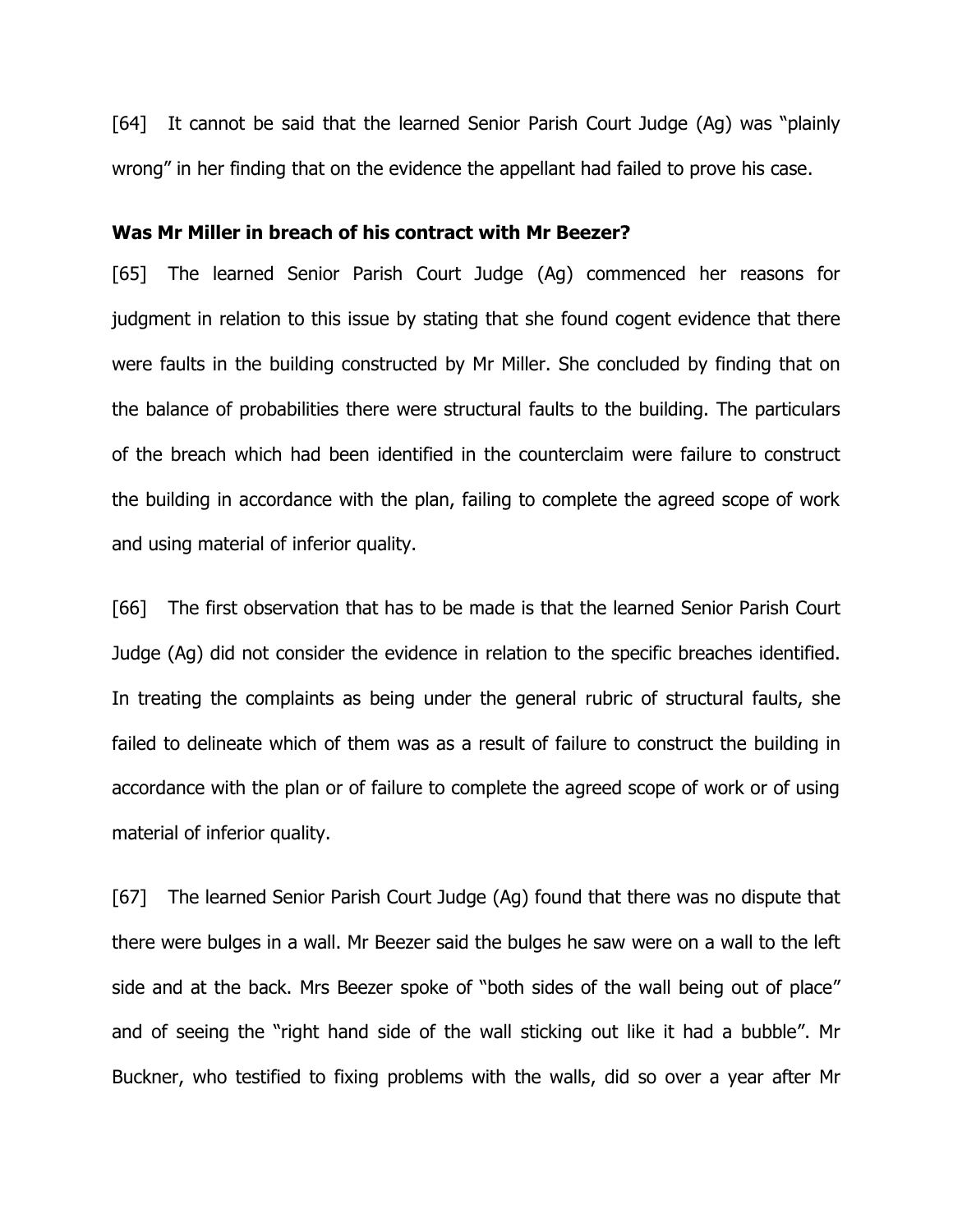Miller had stopped working on the building. He first said it was three sides that he "cut off the wall" and later said he was not referring only to columns but that it was also at the "back porch, the side of column [he] saw bulges". He said that the bulging was hard, which indicated it was there for a long time. Mr Atherton said he saw bulges but did not say where. He said he had started working around three weeks after Mr Miller had stopped and that "it took around six months to finish the job". He would therefore have done work after Mr Miller's contract had been terminated and before Mr Bucknor had done his corrective work.

[68] The state of the evidence was such that there was no clear picture as to which of these bulges the Senior Parish Court Judge (Ag) was satisfied to describe as bulges "in a wall". In the circumstances, I do not think her limiting her finding to there being no dispute that there were bulges in a wall was sufficient.

[69] Further, it seems to me that a question arose as to whether the bulges Mr Bucknor said he corrected were there as a result of work Mr Miller had done, especially given the intervening work of Mr Atherton. This question remained unresolved, even though Mr Miller spoke of seeing bulges in a column when his services had been terminated.

[70] Certainly the existence of bulges could have been viewed as a breach of the implied terms of the contract to do work of a satisfactory quality and to carry out work with reasonable care and skill. It seems to me, however, that the learned Senior Parish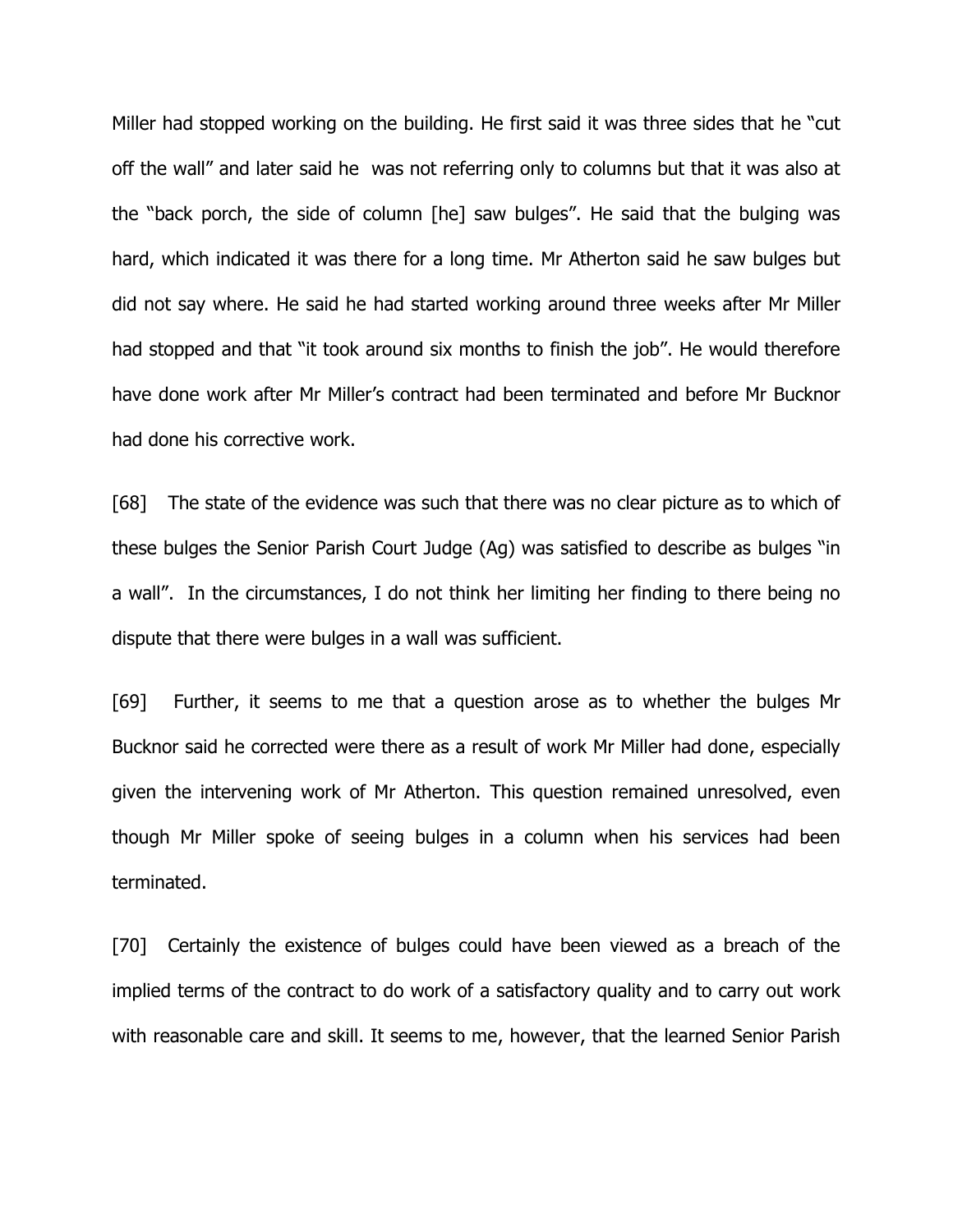Court Judge (Ag) was obliged to demonstrate how she resolved the conflicts that arose in the evidence.

[71] The learned Senior Parish Court Judge (Ag) found there was cogent evidence on Mr Beezer's case that the house had not been brought up to lintel level "in its entirety". Although not specifically identified as such, this would be in relation to the issue of whether Mr Miller had completed the agreed scope of work. Mr Beezer testified that the right side of the house was not at lintel level. Mrs Beezer testified that the back was not at lintel level. She also said that Mr Miller was going unto other stages without consulting them. Mr Atherton, on the other hand, said that no part of the house was at lintel level and it was he who brought it up to that level.

[72] It is not clear to me which evidence in particular the learned Senior Parish Court judge (Ag) preferred on this issue to have found as she did that the house had not been brought up to lintel level in its entirety. The evidence was in such conflict that she ought to have demonstrated clearly whether she found that only one portion was not up to lintel level and, if so, whether it was the back as Mrs Beezer had said or the right side as Mr Beezer had said. Or was it that she accepted that it was the entire building that had not been brought up to the required level, as Mr Atherton had testified? She ought to have clearly demonstrated which of the three versions she found to be credible such that she was able to arrive at her conclusion that there was cogent evidence on this matter.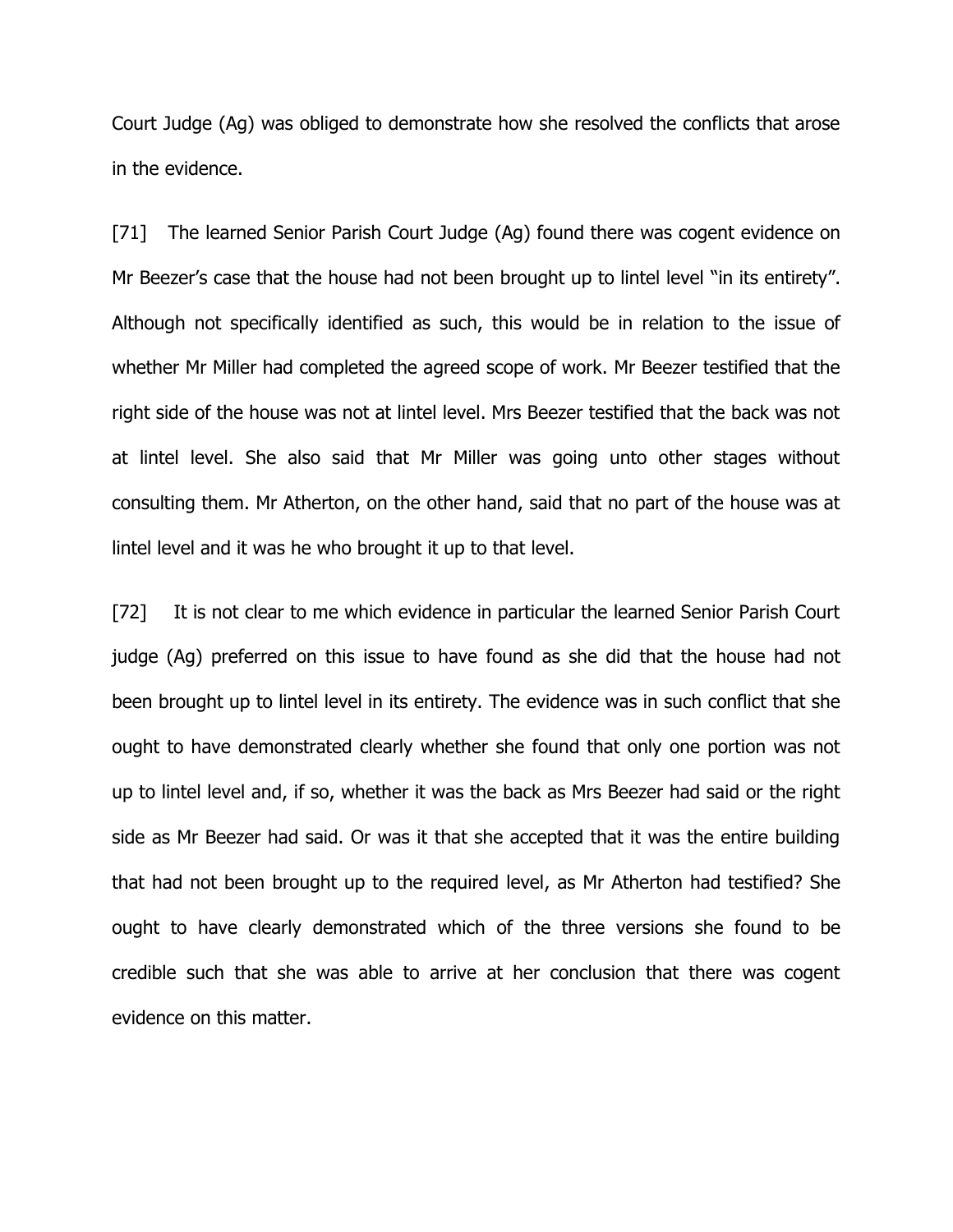[73] The Learned Senior Parish Court (Ag) noted the evidence that the office was not constructed in the right place. Both Mr and Mrs Beezer had spoken of an office being built in the hallway. Mr Miller had maintained that he did not build an office in the incorrect position, "not according to the plan".

[74] This complaint could be viewed as concerning the failure to construct the building in accordance with the approved building plan. Although there was evidence that a plan existed which was to have guided how the house was to be constructed, none was admitted into evidence. The only other evidence about this was to be found in the written agreement for construction which stated:

> "...Thereafter, the architectural drawing will be followed as indicated on the plan, master bedroom, bathroom and closet, second bedroom and third bedroom to compromise with the use of one bathroom and two closets. Living area will be amended based on owner's decision along with kitchen, washing room, back porch as stated."

It is clear from this that there is no mention of an office in the plan. How then could it be proven that the office was built in the incorrect position?

[75] In any event, other than noting the fact that the evidence was given, the learned Senior Parish Court Judge (Ag) did not make any other comment about this matter thereby demonstrating if and how it influenced the reasons for her decision.

[76] It seems to me that the evidence did not support the learned Senior Parish Court Judge (Ag)'s finding that there was "cogent" evidence of faults in the structure of the building. There was therefore merit to the overarching ground of appeal that the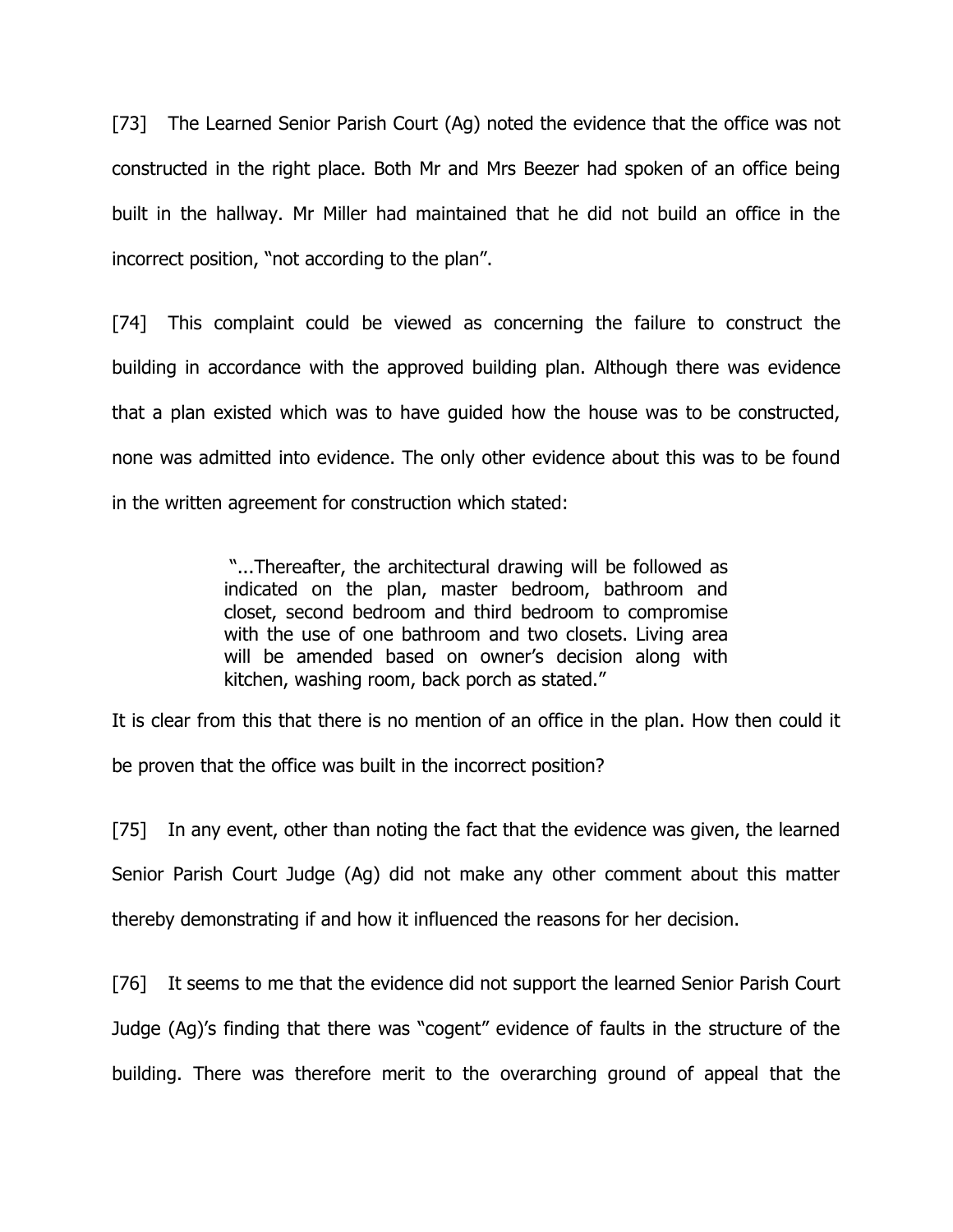judgment entered by the learned Senior Parish Court Judge (Ag) was unreasonable and could not be maintained on the evidence as it related to the counterclaim.

## **Did Mr Beezer incur costs in rectifying the faults in the building constructed by Mr Miller?**

[77] The learned Senior Parish Court Judge (Ag), having found that there were faults, made two observations about the cost of effecting the repairs. Firstly, she noted that Mr Bucknor had given evidence of the amount of money he had charged to remedy the bulging and of the costs of bringing the building up to lintel level in its entirety. She clearly misquoted the evidence from Mr Bucknor who had said nothing about his being involved with bringing the house up to lintel level.

[78] She also noted that Mr Atherton had testified about the costs of remedying the defects in the building. Mr Atherton said it had cost \$1,000,000.00 to only bring the house up to lintel level, not to remedy all defects. He gave no indication of how this amount was arrived at.

[79] Counsel for Mr Miller was therefore correct in his submission that Mr Beezer had failed to present relevant evidence to support the sum awarded. The learned Senior Parish Court Judge (Ag) was satisfied on only the assertions of the witnesses, especially that of Mr Atherton, that Mr Beezer had incurred cost in excess of \$1,000,000.00 to remedy the structural faults which she found had existed.

[80] In **Mark Bowen v Andrew Ignatius Ho-Shue**, this court explained the need to adduce evidence to support a claim for special damages. In that case, the appellant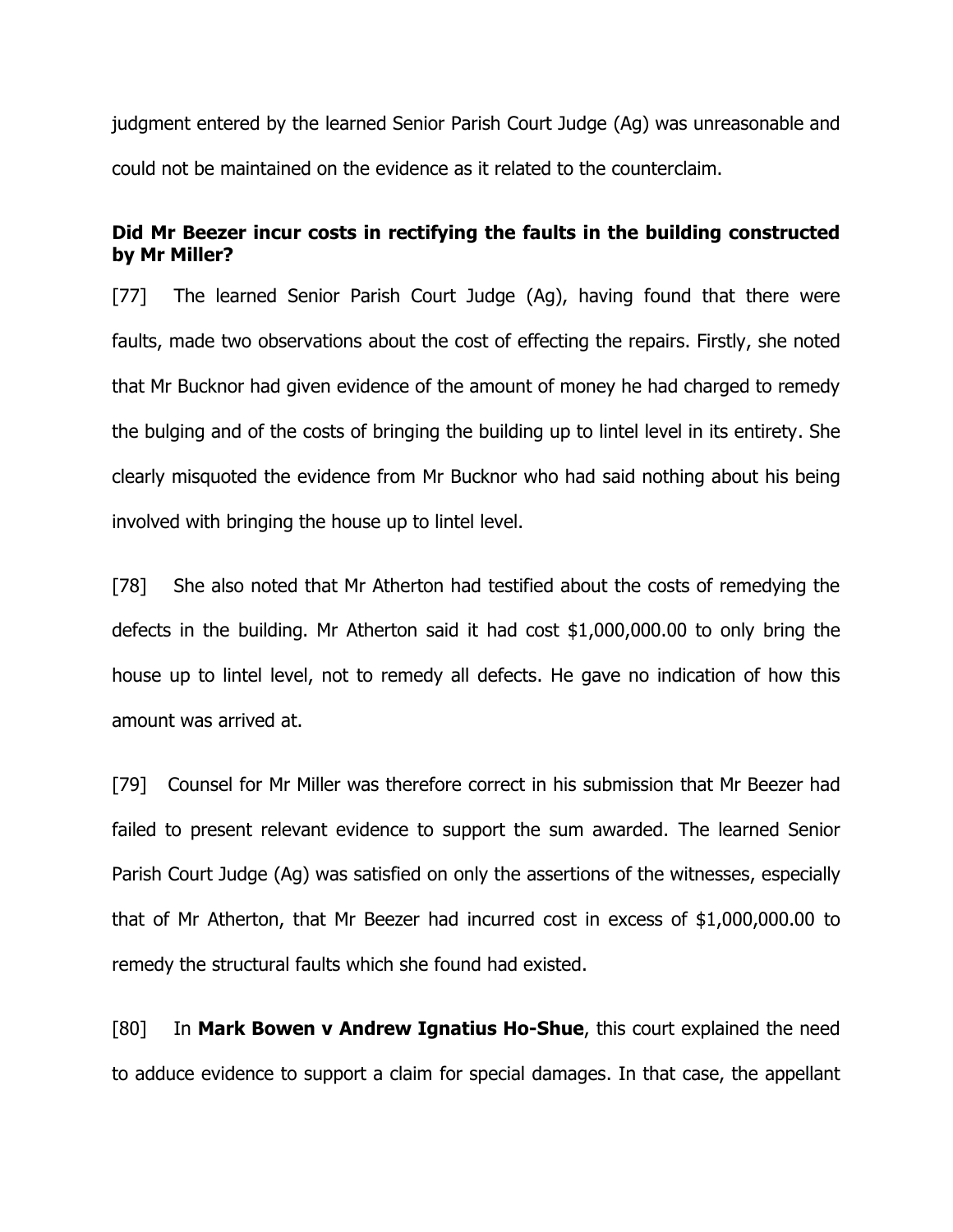had taken two jet skis, a wave runner and a jet mate boat from the respondent with a view to renting them. The appellant took custody of the items in February 1995 and they were never returned. In May 1998, the respondent demanded the return of his equipment and thereafter commenced legal action. One of the awards made to him was for special damages for the cost incurred by him in the acquisition of rented water sports equipment. The appellant's challenge to this award was on the basis that the respondent had failed to discharge the onus of strictly proving his loss.

[81] At pages 6 to 7 of the judgment Cooke JA, writing on behalf of the court, had this to say:

> "This court has accepted the principle that there is an onus on a plaintiff to prove his loss strictly. See **Lawford Murphy v Luther Mills** [1976] 14 J.L.R 119. However, what is sufficient to amount to strict proof will be determined within the context of the particular case. For example, a casual worker could not be expected to produce documentary evidence of his earnings. The position would be the same in respect of income earned from a sidewalk vending trade...

> The appellant submitted that in order to strictly prove his loss of \$666,000 he should have either (a) called the individuals from whom he purchased the equipment; or (b) produced receipts, and neither was done. There are however two factors to be considered. Firstly, the evidence of the respondent as to the purchase price was never challenged by the appellant who was in the water sports business. It is not an unreasonable inference that, in the absence of any such challenge, the appellant accepted the sum claimed as the purchase price as reasonable. Secondly, there is the evidence of the appellant that he paid US\$3000 for his comparable jet Skis. The respondent claimed \$110,000 for each of the rented skis.... In 1994 the average exchange rate of our dollar vis-a-vis the United States dollar was \$33.50 to one. So, a conversion of what the appellant said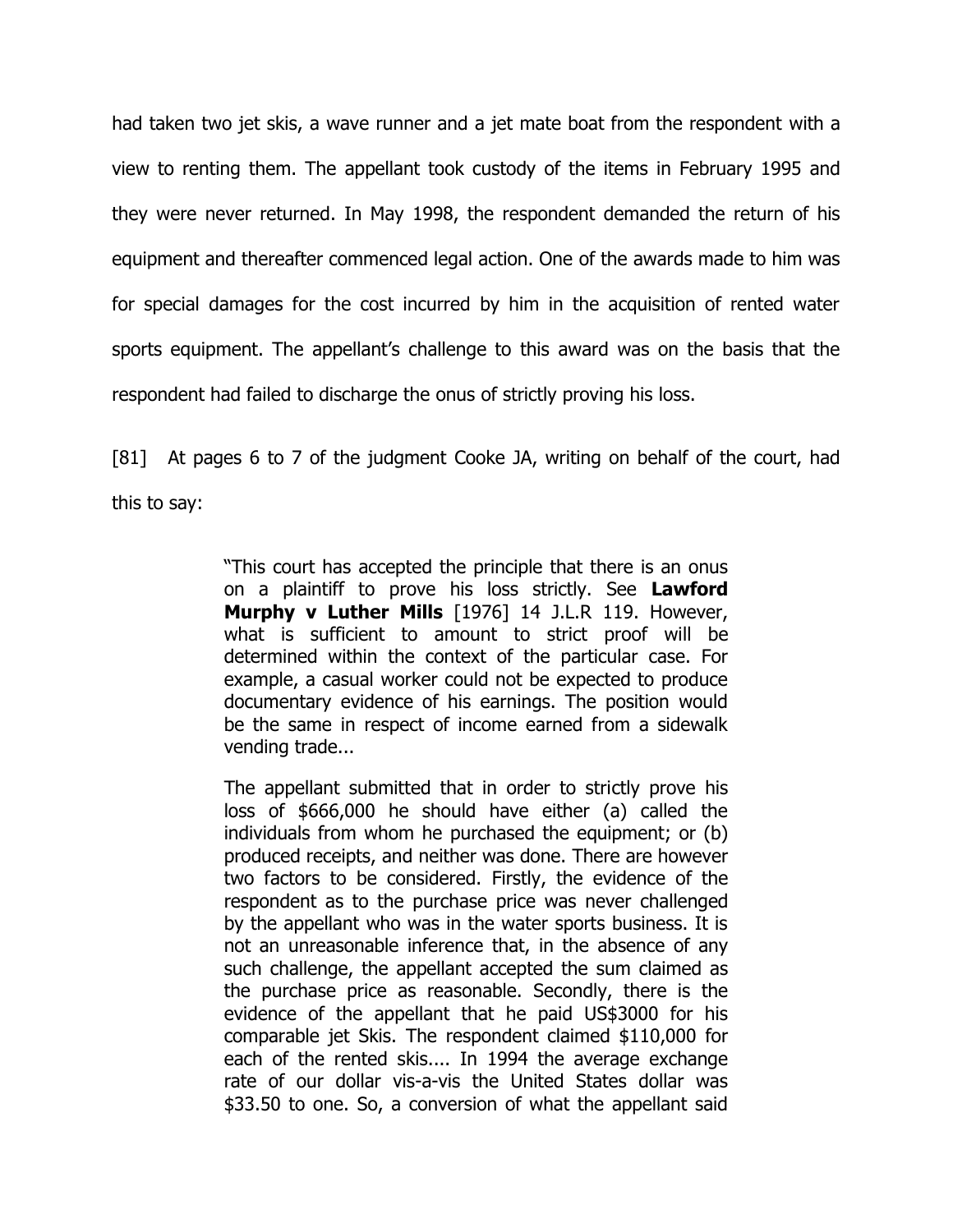he paid for one ski would approximate to what the respondent said he paid for each of the rented skis. The learned judge found the respondent to be a credible witness. Certainly it cannot be said that the purchase prices he claimed were unreasonable."

[82] From this reasoning, it is clear that, although there was no documentary or other evidence to support the respondent's claim, there was a basis for concluding that the amount being claimed was not unreasonable.

[83] The need for something more than the assertion of a claimant to assist the court in assessing special damages in certain cases was again demonstrated in **Electoral Office of Jamaica v Haughton Duhaney**. The appellant challenged the quantum of damages that had been awarded to the respondent in his claim for damages for injuries he had suffered from an accident caused by an agent of the appellant. One issue that arose was whether the learned trial judge was correct in making an award for the paid assistance which the respondent claimed he had needed for four years. The basis for the challenge to the award was that there was an absence of "evidence other than that of the respondent that he had paid for his care". This court noted that the learned trial judge had correctly reviewed the medical evidence adduced in the reports from three doctors and concluded that "it was open to the trial judge to assess the nature of the injuries described in the medical reports and, by inference, determine whether it was reasonable in those circumstances for the respondent to have obtained assistance".

[84] Harris JA, writing on behalf of the court, stated at paragraph [16]: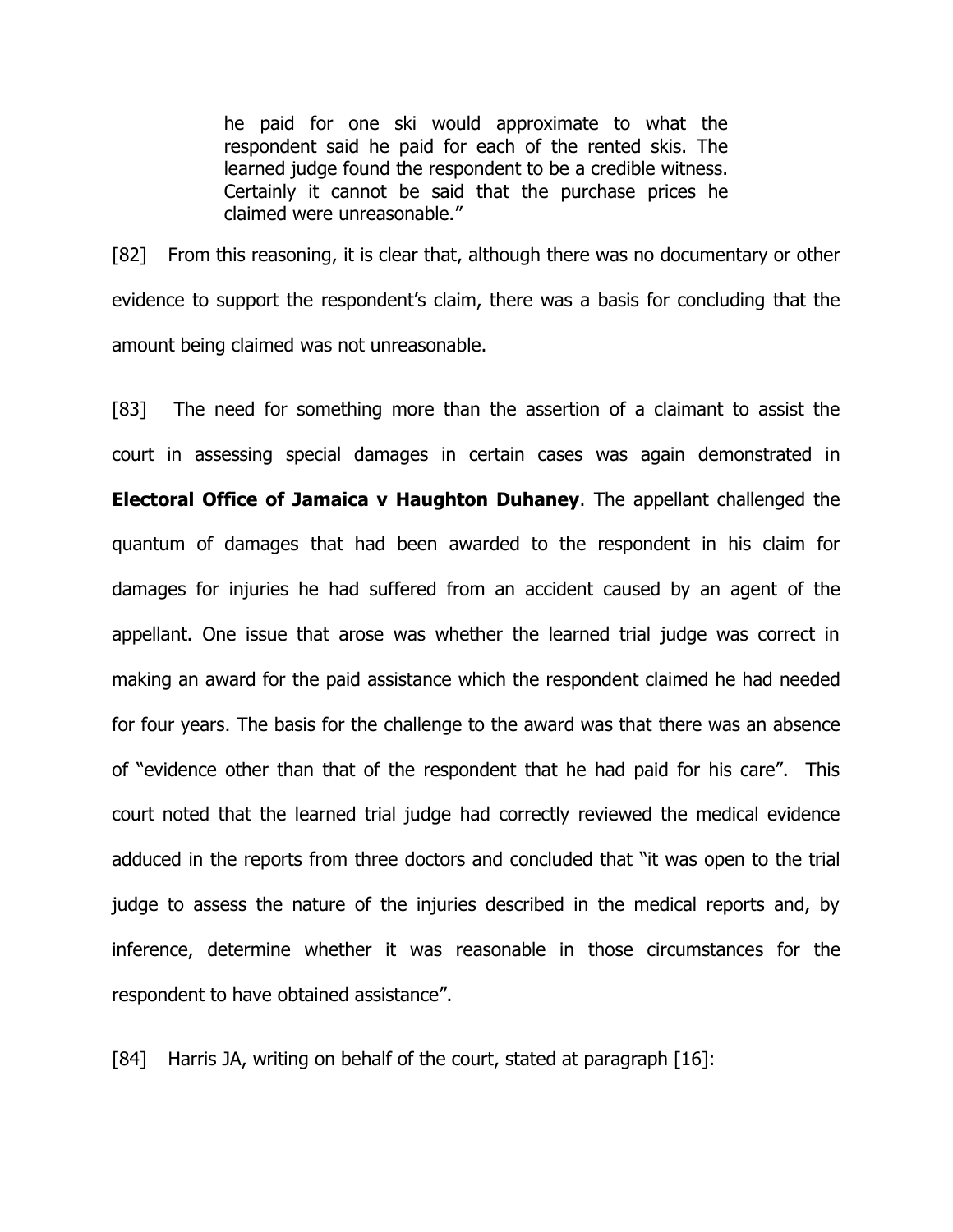"....In my view, it is not unreasonable to conclude that the arrangement in relation to the paid assistant may not have been of so formal a nature as to involve the giving of receipts. It would therefore have been for the judge, after observing the respondent being tested under crossexamination, to decide whether he accepted that he had paid for the help. In my view, once the learned judge was satisfied that the nature of the injuries was of such as to require the extra help and he believed the respondent that he had paid these sums, he was entitled to make the award."

[85] In **Attorney General of Jamaica v Tanya Clarke (nee Tyrell)** (unreported),

Court of Appeal, Jamaica, Supreme Court Civil Appeal No 109/2002, judgment delivered

20 December 2004, this court revisited the issue in circumstances where the appellant

had challenged an award of damages for visits to a doctor without any documentary

support of the cost per visit. Cooke JA had this to say at pages 12 -13:

"The respondent relies on the court below accepting 'that evidence as true, credible and reasonable' (i.e. the evidence of the respondent). However, I am at a loss as to determining the criteria which were employed in the assessment of either credibility or reasonableness.... Here is a situation where the court could not utilize its experience, without more, in the adjudication of whether or not the assertion of the plaintiff in this regard was acceptable. The court was a stranger as to medical costs in the United States of America. This is a different situation from the cases of **Desmond Walters v Carlene Mitchell**, (supra) **Grant v Motilal Moonan Ltd and Another**, (supra) **Hepburn Harris v Carlton Walker and Central Soya of Jamaica Ltd. v Junior Freeman** (supra). In these cases the experience of the court could be employed. Judges live in their society and are not oblivious to the realities therein."

[86] In applying that guidance to this case, it may be said that the learned Senior Parish Court Judge (Ag) merely referred to the fact that certain witnesses had given evidence of amounts they had charged for the work they had done and concluded that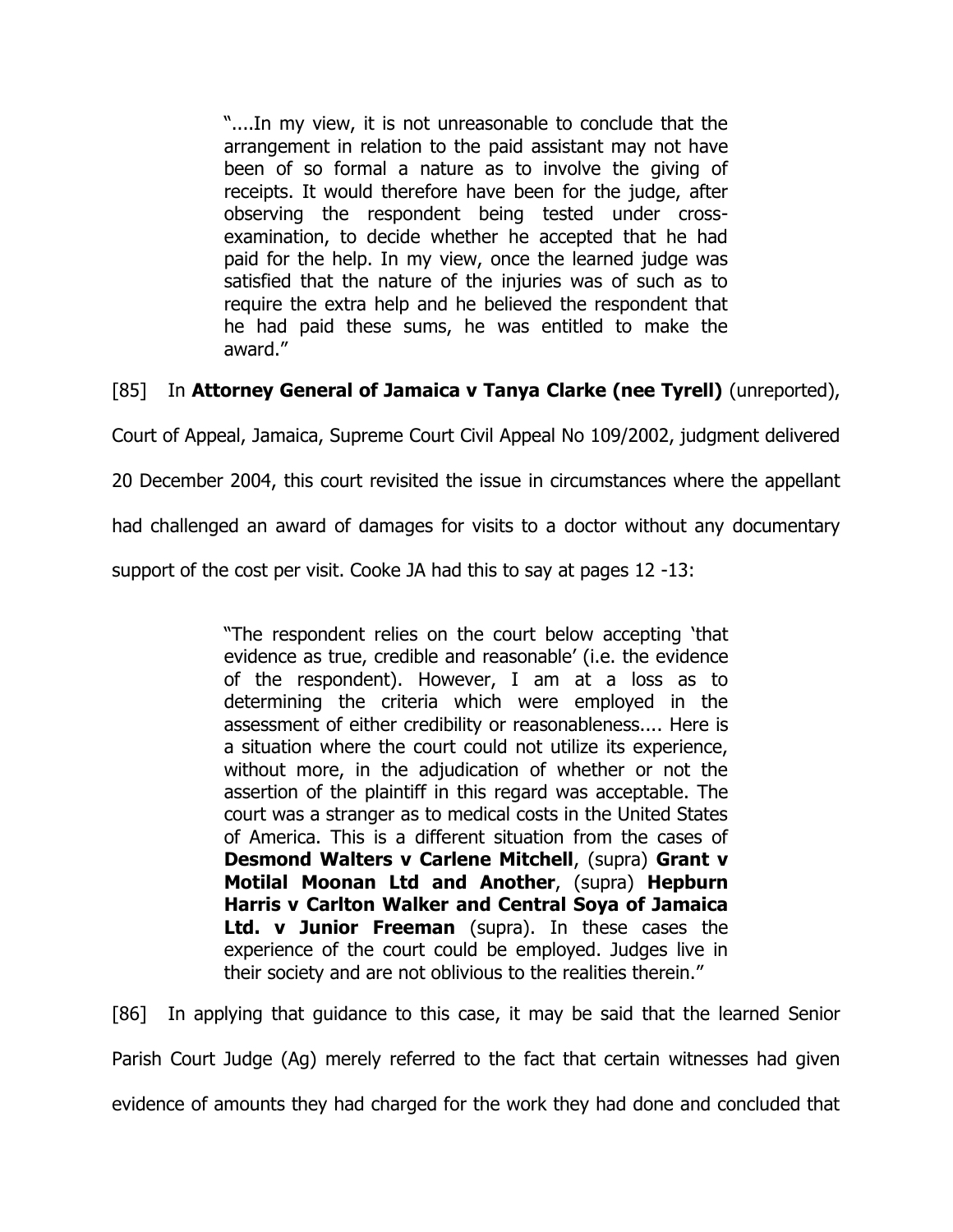Mr Beezer had incurred cost in excess of \$1,000,000.00 to remedy the structural faults she had accepted existed. She did not make an explicit determination as to whether the amount being claimed by Mr Beezer was reasonable. This was a matter in which the question as to whether in these circumstances she had properly utilised her experience, without more, in making the award does not arise.

[87] The evidence of the amount incurred by Mr Beezer to remedy the defects came from three witnesses namely Mrs Beezer, Mr Bucknor and Mr Atherton. While Mr Beezer said he had to get other contractors to correct the bulge and to bring the building up to lintel level, he did not say who those contractors were or give any indication as to the amount he had paid to them.

[88] As has been discussed above, the evidence as to what was actually needed to be done to complete the work that ought to have been completed or to correct work that was done as alleged in the counter claim was not clear. Mr Miller challenged the necessity for any further work relating to what he had done and so the fact that he did not specifically challenge the amount claimed did not mean that he accepted it.

[89] The evidence from Mr Bucknor as to the amount he charged to do whatever work he did must be considered against the fact that he did work in November of 2015, when Mr Miller's services had been terminated in August of 2014 and Mr Atherton had in between that time done work on the building. This raised the issue of whether the corrections made by Mr Bucknor were indeed related to the work of Mr Miller. It has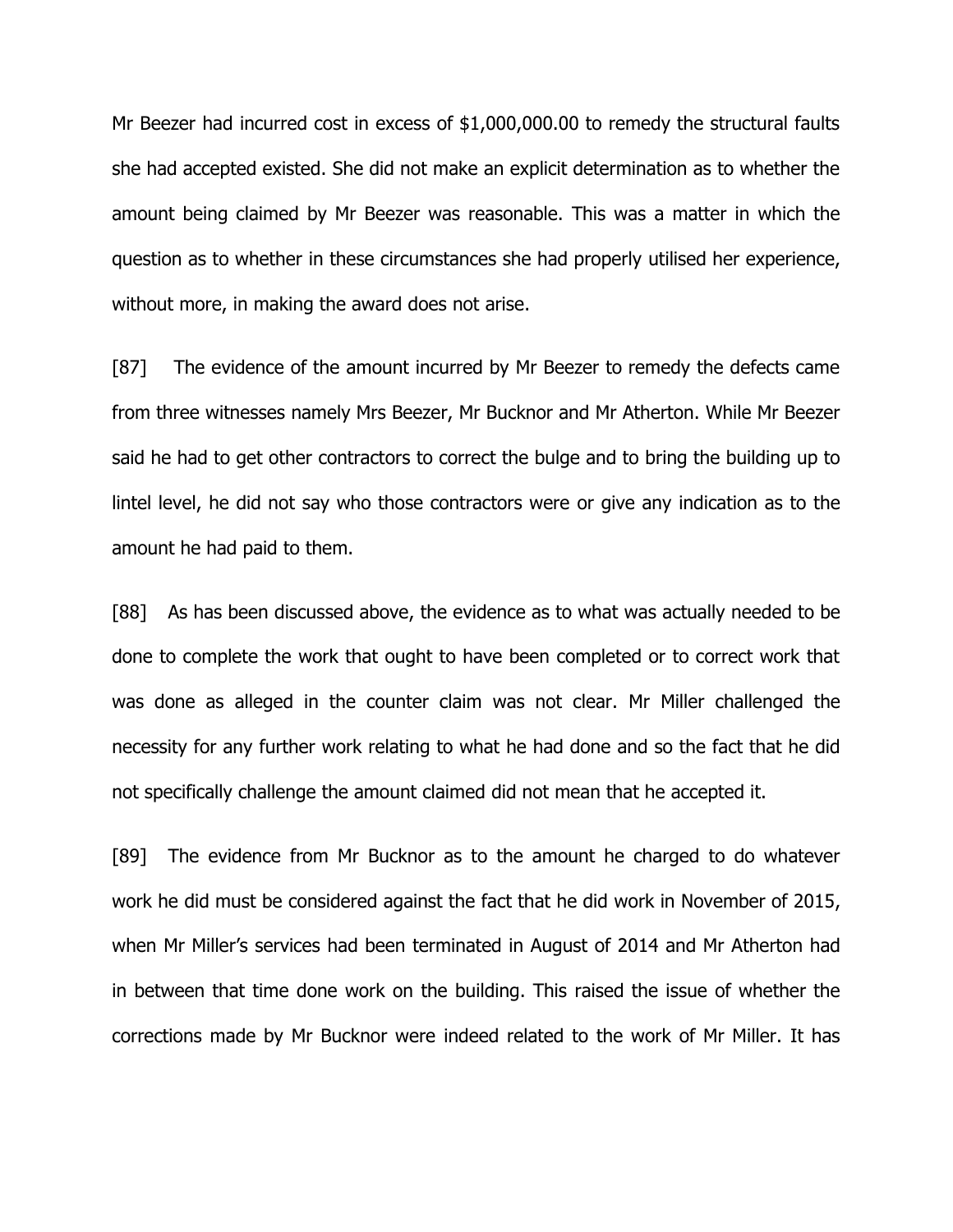already been noted that the learned Senior Parish Court Judge (Ag) did not address her mind to this issue.

[90] Mrs Beezer, who testified that they paid "other guys" to take the building up to lintel level, had said it was only the back that was not at lintel. She said they paid the guys \$80,000.00 and further that every two weeks they had paid three guys \$80,000.00 for three months. She did not indicate whether one of those "guys" was in fact her father. In any event, his evidence did not support hers, since he said it was he who had brought the house up to lintel level at a cost of \$1,000,000.00. Further, he said it took him three days to bring the wall up to lintel level and six months to finish the job. To my mind, this was a discrepancy which required a proper assessment to determine who had in fact brought the building up to lintel level in order to make a finding as to what if any sums Mr Beezer had incurred.

[91] Unfortunately, the careful way that the learned Senior Parish Court Judge (Ag) considered the evidence in support of Mr Miller's claim was not apparent in her approach to the counterclaim. In these circumstances, the need for evidence from which a determination as to whether an amount in excess of \$1,000,000.00 had been incurred to remedy any structural faults other than the mere assertion of the witnesses was necessary.

### **Conclusion**

[92] The learned Senior Parish Court Judge (Ag)'s findings in relation to the claim made by Mr Miller were entirely reasonable and were supported by the evidence.